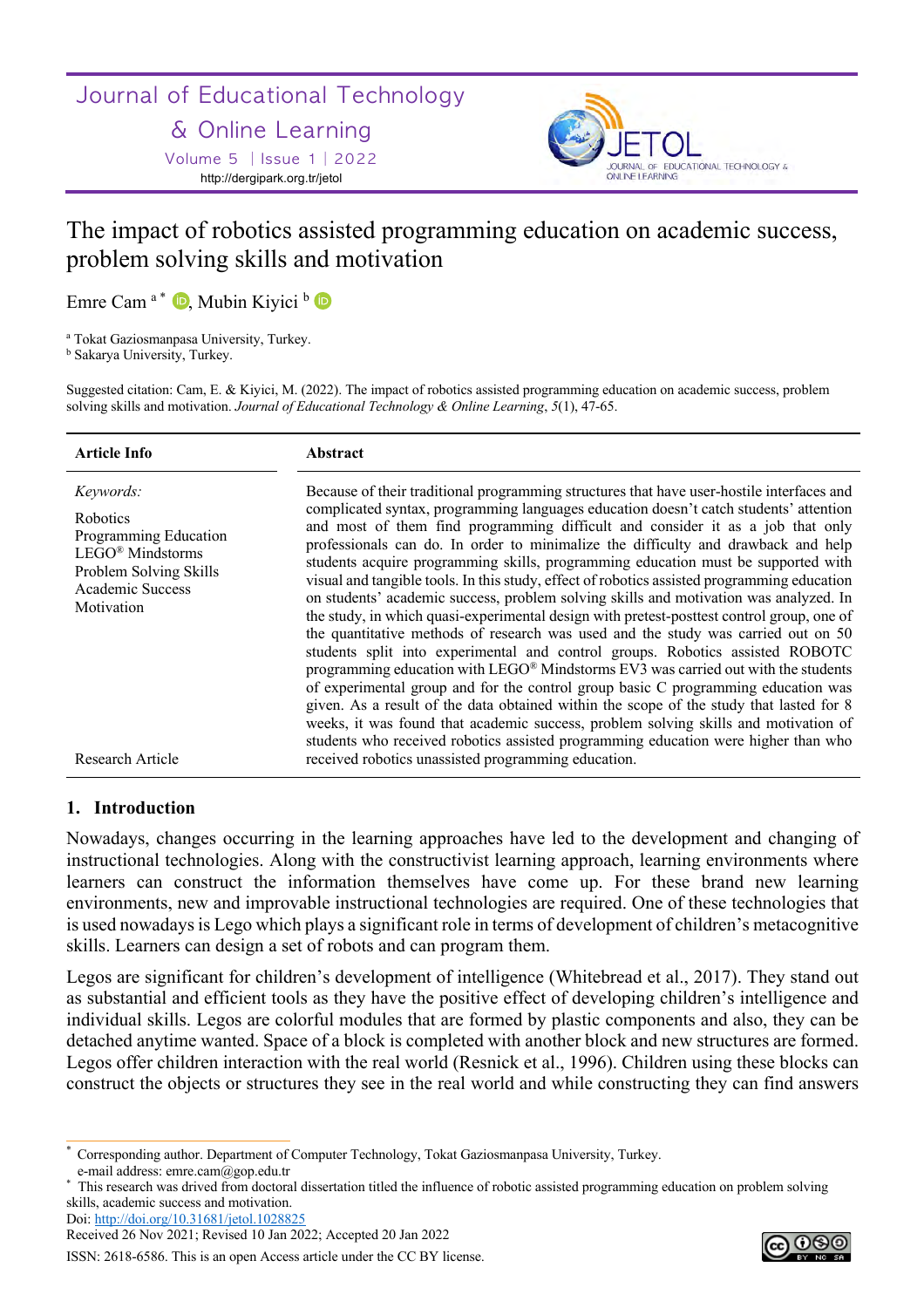to many questions on their own. Therefore, user participation in robot design processes is considered to make a valuable contribution to the acceptance of social robots in everyday life (Reich-Stiebert et al., 2019).

Earliest forms of Lego first appeared in 1949 and took its final form in 1958. In 1955, in Nurnburg Toy Fair, System of Play was introduced and this was a turning point in the future of Lego. Pieces of bricks which later on led to Lego were patented in 1961 (Dönmez, 2007). In our time, Legos are programmable structures. Various software was developed to program these structures. Logo programming is one of these. Papert and his team developed the Logo software in 1960s in the Laboratories of Massachusetts Institute of Technology. (Resnick, 1993). After the emergence of software, a number of pieces have been added to Legos. They have become more functional with such pieces as engines, sensors and wheels. A number of new designs were seen thanks to Lego® Mindstorm NXT sets that appeared firstly in 1998 and were later developed in 2006. Lego® Mindstorm NXT series which offers richer options with its flexibility and various pieces is a preferred set in instructional processes especially in terms of its usability and applicability.

Lego® Mindstorms NXT robot kit, which was designed by the scientists of Massachusetts Institute of Technology, is a technology enabling students to develop robots on their own. In Lego® Mindstorms NXT sets, there are Lego bricks, an integrated system which enables controlling by computer, sensors (sound, light etc.) and engines for motion. Classical robot designing process requires high level of experience in such fields as mechanics, electronics and computer. However, mechanical structure of the robot designed by Lego bricks and programming of the robot with pre-integrated system and sensors can be performed at an easier level (Cavas et al., 2012).

By means of robots created by Legos, students can construct, program and design and they can also engage in entertaining, instructional, creative and collaborative activities. Robots created by Legos are efficient tools for students to learn several basic concepts of such fields as engineering and technology. Moreover, they make up instructional activities which help students develop their individual skills in the fields of engineering and technology. These robots develop students' mathematical thinking skills, collaborative learning skills, problem solving skills (Sáez-López, Sevillano-García & Vazquez-Cano, 2019) and teach them scientific thinking, the logic behind programming and engineering processes (Sullivan, Bers & Mihm, 2017).

Use of robots in education can be carried out either individually or by groups. The robot-student relation gains importance in terms of creative thinking in these processes. Students are expected to find creative solutions for the problems and to produce robotic products. Robot competitions can be quite efficient for students and student groups. As they are used in robotic instruction, they increase searching skills, willingness for exploring and group work skills (Şabanoviç & Yannier, 2003). Use of robotic processes in education has been increasing day by day (Scherer et al., 2020). Researches reveal that robotic processes have positive effects in fields of Science, Mathematics, and Engineering (Benitti, 2012; Eguchi, 2010). It is possible to say that robotic practices increase work motivation as learners create indiviual learning environments and produce their own products (Lin et al., 2009; Lin, Liu & Huang, 2012)

Kapa (1999) looked into effects of logo assisted learning environments on problem solving skills, group interaction and individual learning. 15 of the students were randomly grouped as pairs and 15 of them were grouped individually. There were meaningful differences between the logo group and other students in terms of problem solving. Logo support had positive effects in learning on both of the groups. Lindh and Holgersson (2007) carried out a research on 5<sup>th</sup> grade students. In this research, effects of robotic toys (lego) on students' mathematic and problem-solving skills were searched. It was carried out in the form of pretest and posttest. Data from different age groups, classes and schools were gathered. As a result of the analysis, there was no meaningful difference between control group and experimental group, yet it was identified that students who enjoyed problem solving activities were more successful and also that ones who received lego-logo instruction were a lot more successful the following year.

Beisser (2006) emphasized the effect of lego-logo assisted instruction on female students' use of technology skills. According to the research, it was seen that female students couldn't make use of technology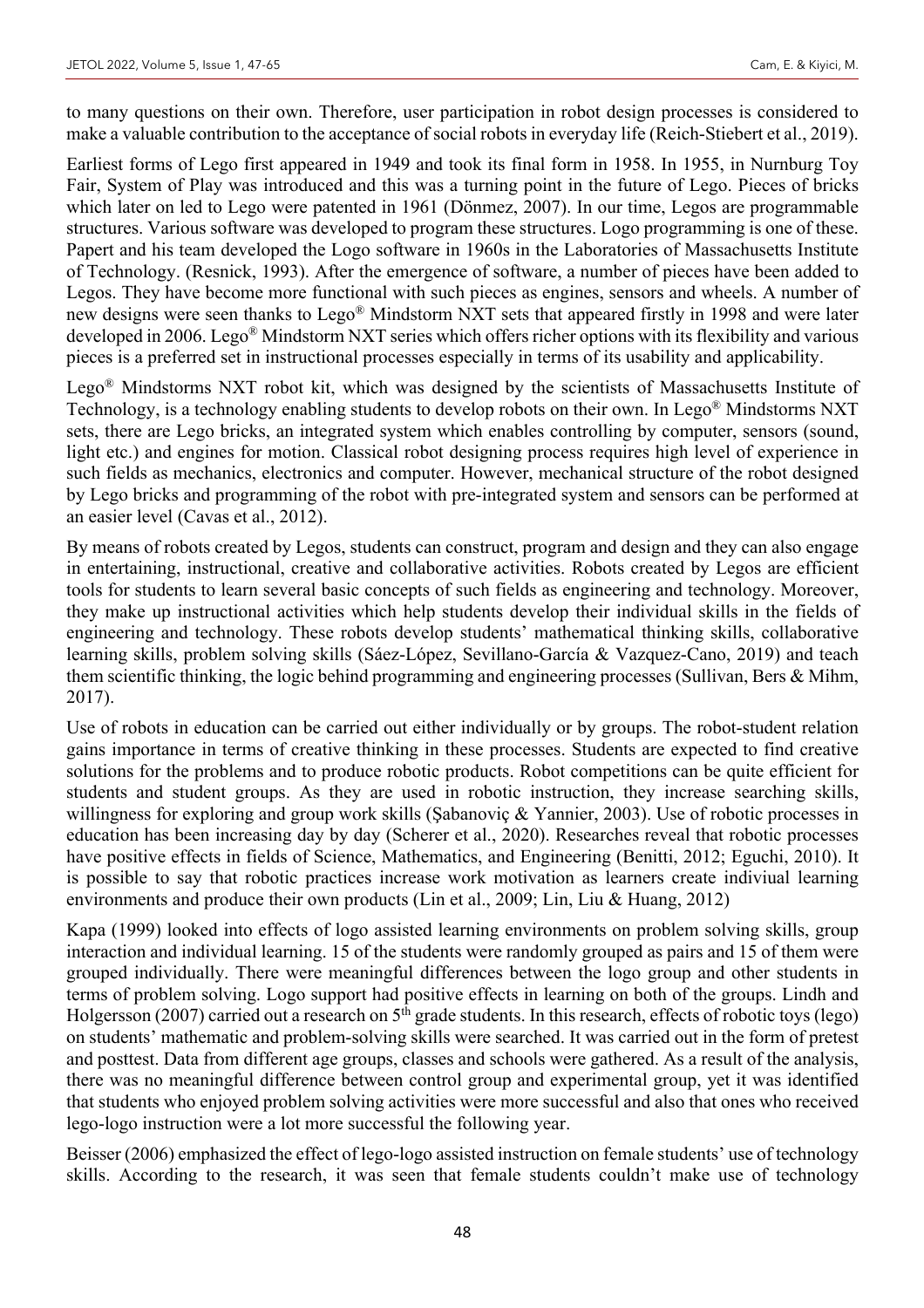effectively and that they generally avoided using technology in problem solving processes. With computer assisted classes there was a rise in technology use of female students. They had more self-confidence after engaging in technology assisted classes. In the research carried out by Atmatzidou et al. (2008), primary and secondary school students' use of Lego® Mindstorms for programming subjects in learning environments was focused on. In the study, cooperation and competition of students were emphasized. With two problem sets, students were asked to identify robots' sensor using conditions. With this robotic study, students developed problem solving and programming skills and this increased the sense of competition in groups and thus they were prevented from losing their motivation.

McWorther (2008), in his study, aimed at identifying the learning and teaching connections between selfsetting learning and Lego® Mindstorms robotic activities in his computer programming course in the university. For this purpose, student motivation, learning strategies, and students' achieving the goals of the course were analyzed. No meaningful difference was found between the groups at the end of the study. The reason for this was seen inadequate number of lego pieces and robots. However, according to the survey, it was concluded that students had fun in lego practices and that by using lego, a number of learning tools or activities could be used in learning environments in many ways. Besides, it was understood that instruction with lego was an effective learning method in computer programming at university level.

In the master thesis written by Cayir (2010), whether lego-logo assisted learning environments had any effects on 8th grade students' scientific process skills and self-perception was analyzed. With the obtained data, it was concluded that lego-logo assisted learning environments had positive effects on students' selfperception. It was identified that in control and experimental groups, there was no meaningful difference in scientific process skills in the results of posttest scores and also it was determined that there was an increase in pre and post experimental processing skill levels of the students in the experimental group. It was revealed that lego-logo assisted learning processes had positive effects on self-perception and scientific process skills which are significant for the development of the students.

Sartori et al. (2012) studied the robotic learning processes of university students aged between 13 and 19 with Ingenium project for the purpose of developing curriculum. In the study, they identified that robotic environments improved the general school performance of the students. The study was carried out to identify the efficiency of learning through such learning approaches as peer learning, deductive learning, experiential learning, initiative learning and observational learning. How learning processes can more understandable or simplified was analyzed in order to improve instructional environments. At the end of the study, it was seen that robotic environments and peer learning had positive instructional effects on learners. Researchers suggested that learners should participate in the activities actively as they needed to increase their internal motivation.

In the study of Gandy et al. (2010), in order to test the basic level programming knowledge of the students who were studying in the departments of Computer, Engineering and Technology in Sunderland University, a project focusing on the use of Lego® Mindstorms NXT was designed. At the end of the project, it was seen that programming skills of the students had improved. On the other hand, in a study that was carried by Resinovic (2015) on a small group, it was seen that game programming and computer programming skills could be thought easily using humanoid robot and visual programming languages. Furthermore, it was emphasized that such practices would probably help students acquire robotic knowledge and skills and motivate them and improve their Computational Thinking skills.

In a research carried out by Saleiro et al. (2013), it is stated that by using low cost, classroom based, instructional robots, problem-based learning activities and mathematical reasoning education could be more successful and motivating. It is also indicated that these robot systems (PIC microcontroller, Arduino or Raspberry Pi based and programmed by Blockly), which do not require the installation of any additional software, can be used successfully even for 3rd and 4th grades. A Robot, developed by Yadagiri et al. (2015) to teach basic concepts of programming by robot programming, a labyrinth based instructional game and results of another study in which block based visual robot programming tool was used, showed that use of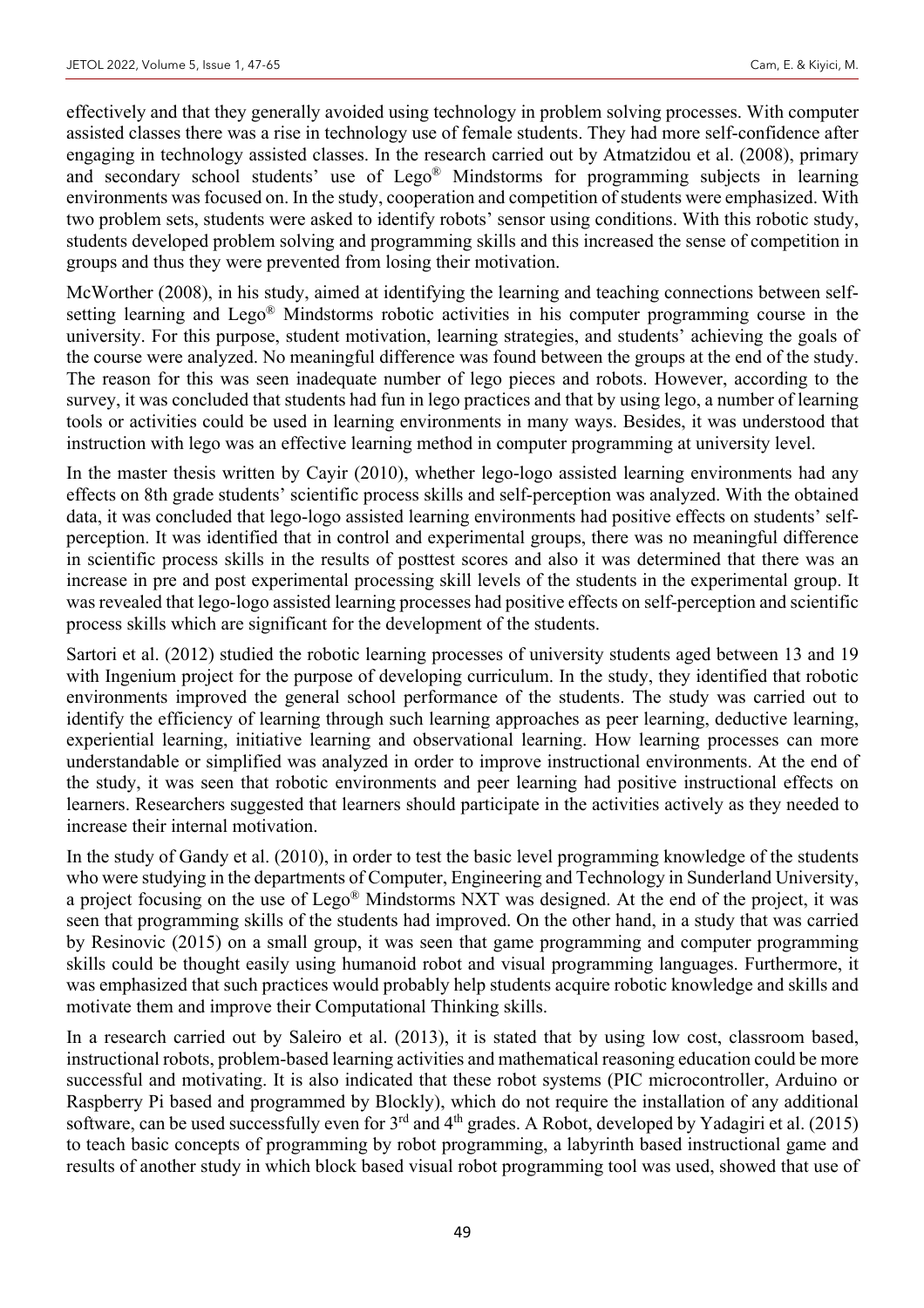such learning environments in programming education for  $12<sup>th</sup>$  grades facilitated fast, simple and entertaining learning.

Depending on the results obtained from the literature; it can be asserted that robotics assisted programming and instructional robots are used commonly in classroom environments. Also, it can be stated that use of such tools helps students learn programming skills quickly, easily and entertainingly, increases their success and willingness and improve their motivation, creative thinking and problem-solving skills. In programming education, many concepts and processes remain abstract for students, and students have some difficulties in embodying the learned information. Concepts learned with traditional programming education are difficult and complex for students (Kunduracıoğlu, 2018). With these difficulties, students cannot be motivated to programming lessons; depending on the decrease in motivation, problem solving skills decline and students' success decreases (Jenkins, 2001). It is thought that students' difficulties in understanding the concepts related to programming and their inability to structure them in their minds are due to the abstractness of the operations (Bosse & Gerosa, 2016; Yukselturk & Altiok, 2017). The problem status of this study is to provide robotic-assisted programming education with LEGO® Mindstorms training kits in order to increase motivation for the lesson, develop problem-solving skills and increase the success of the lesson. The aim of this research is to specify the effects of robotics assisted programming education on students' academic success, motivation and problem-solving skills.

## **2. Methodology**

In this research, quasi-experimental design with pre-test and post-test control groups was used in order to identify the effects of robotics assisted programming language education on students' problem-solving skills, academic success and motivation levels. In this model, the groups were selected objectively as experimental and control groups. Experimental design are the ones that are used to explore the reason and result relation in the variables (Büyüköztürk, 2009). There are pre experimental and post experimental evaluation in both groups. The existence of pre-test in the model helps us to know pre-test similarity degrees of the groups and arrange the results of post-tests accordingly. Experimental design was performed only for the experimental group. In the beginning and final part of research evaluations were carried out in both groups using the same evaluation tools.

In the research, scores of the students receiving robotics assisted programming education and the scores of the ones who do not receive this kind of education, and whether there was a significant difference in students' problem-solving skills or not were analyzed. Of these student groups, students receiving robotics assisted programming education were separated as "experimental group" and; students receiving robotics unassisted programming education were separated as "control group". Besides, motivation levels of experimental and control groups were observed. In this part, post-test control group model was preferred in order to identify motivation levels of students.

## *2.1. Participants*

The participants of the research are constituted by 50 university students who are studying in the Computer Education and Instructional Technologies department in College of Education of Gaziosmanpasa University and taking Programming Languages I course in the fall semester of 2016-2017 academic year. Participants were divided into two different groups so that 25 of the students were in the experimental group and 25 of them were in control group by doing objective assignment. Participants were assigned with equal probability and equal random selection by assigning them randomly in experimental and control groups. In the processing of the assignment, in terms of programming experience equal distribution of students according to kind of the high school from which they have graduated was focused on. Participants were also ranked according to success pre-test scores by forming equal pairs. Assignment in the groups were performed through objective assignment among from those equal pairs. The demographic characteristics of the participants are given Table 1.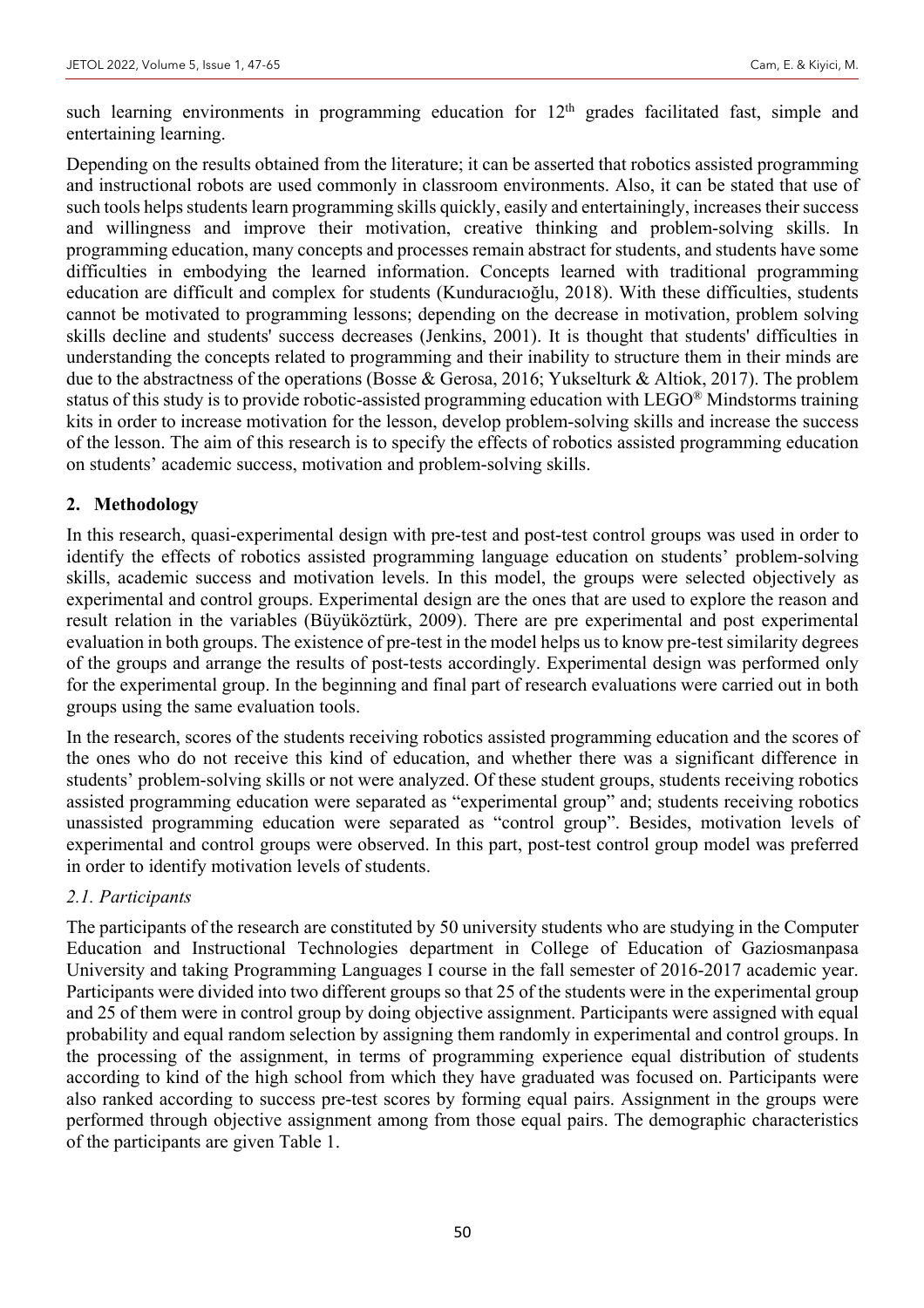#### **Table 1.**

Demographics of the participants

| <b>Groups</b>                                                                           | Group | Female                      | Male               | General<br><b>High</b><br><b>School</b> | Vocational<br><b>High School</b> | <b>Classroom</b><br>Arrangement    |
|-----------------------------------------------------------------------------------------|-------|-----------------------------|--------------------|-----------------------------------------|----------------------------------|------------------------------------|
| Robotics Assisted Programming<br><b>Education Environment</b><br>(Experimental Group)   | 25    | $\frac{9}{652}$<br>$(f=13)$ | %48<br>$(f=12)$    | $\%64$<br>$(f=16)$                      | $\%36$<br>$(f=9)$                | Four teams of 6<br>and 7 people    |
| Robotics Unassisted Programming<br><b>Education Environment</b><br>(Experimental Group) | 25    | $\%56$<br>$(f=14)$          | $\%44$<br>$(f=11)$ | $\frac{0}{072}$<br>$(f=18)$             | $\frac{0}{28}$<br>$(f=7)$        | Normal<br>Classroom<br>Arrangement |

According to the demographic data in Table 1, 52% ( $f = 13$ ) of the participants in the experimental group  $(f = 25)$  were female and 48%  $(f = 12)$  were male. Moreover, 64%  $(f = 16)$  of the students in the experimental group graduated from general high schools, and  $36\%$  (f = 9) of them graduated from a vocational high school. On the other hand, 56% ( $\vec{f}$  = 14) of the participants in the control group ( $\vec{f}$  = 25) were female and 44% ( $f = 11$ ) were male. In addition, it is seen that 72% ( $f = 18$ ) of the students in the control group graduated from general high schools and  $28\%$  (f = 7) graduated from a vocational high school. Therefore, experimental and control groups were formed in two groups of 25 each. Education in the control group was continued with normal classroom arrangement. In the experimental group, the students were divided into four groups consisting of 6 and 7 students and education was continued. The reason it is divided to groups is because there are four sets of LEGO® Mindstorms EV3 sets that will be used as robotics tools.

## *2.2. Data Collecting Tools*

For the purpose of the study, the data were obtained by achievement test, problem solving inventory and motivation scale.

#### *2.2.1. Academic Achievement Test*

Academic achievement test was developed by the researcher to measure students' academic achievement. This achievement test is a test that includes multiple choice questions including Basic Programming Structures (Input, Output, Variable Declaration, Decision Making and Control, Function, Loop, Array).

In order to create an achievement test with multiple choice questions, a pool of items consisting of comprehension and application level questions was created. For the content and face validity of the test, a measurement and evaluation expert and four experts in the field of programming, computer education and instructional technology were consulted. In line with the experts' opinions, some of the questions were reorganized and options or questions were changed. The first draft form of the achievement test included 39 questions.

The reliability of the 39-question test form, which was prepared and finalized after the pilot application, was checked and it was applied to 79 students who took the Programming Languages I course and passed it successfully. Item discrimination (r) and item difficulty indices (p) were calculated for each item by item analysis after the application, and the values obtained are given. Test items with a low item difficulty indices and negative item discrimination indices were excluded from the test. As a result of the analysis, the discrimination indices of twelve question items was excluded from the test because it was below .20. Six items with item discrimination indices between .20 and .30 were rearranged in line with expert opinion. After the items with low discrimination indices were excluded from the test, the average discrimination index of the 20-item test was found to be  $r = .27$ .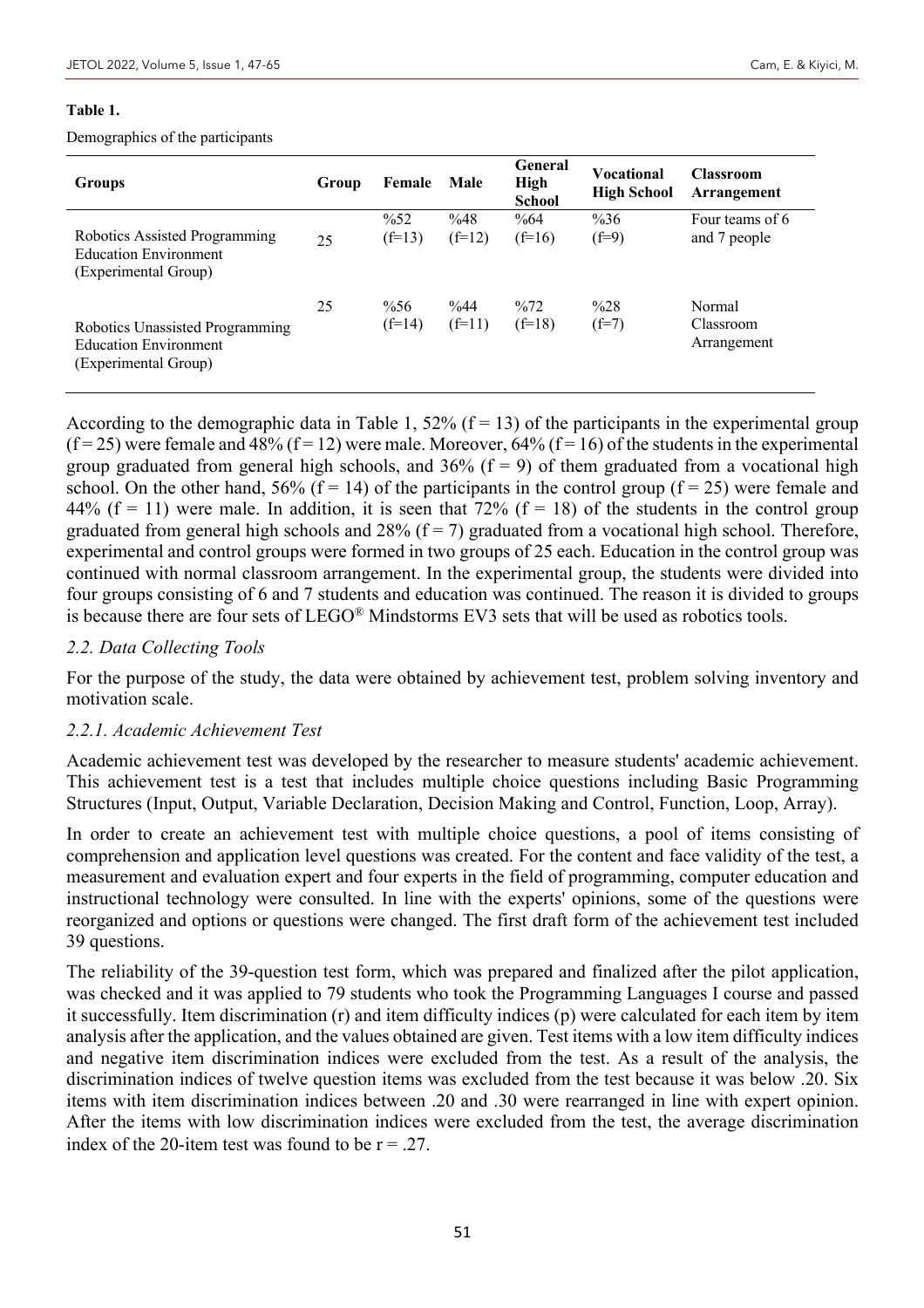When the difficulty indices of the items in the test is examined, the difficulty indices of the 39 items varies between .04 and .89. The average difficulty indices was calculated as .50. According to results, it can be said that the test is a medium difficulty test. However, the KR20 internal consistency coefficients was calculated to measure the reliability of the test. The KR20 test is a reliability test that measures the internal consistency between the test scores obtained and is especially used in achievement tests. The KR20 reliability coefficient of the developed achievement test was calculated as .661. This coefficient shows that the test is a reliable measurement tool (Büyüköztürk, 2009).

## *2.2.2. Instructional Materials Motivation Survey (IMMS)*

The Instructional Materials Motivation Survey (IMMS) developed by Keller (1993) and adapted into Turkish by Acar (2009) was used in order to measure the effect of robotics assisted programming education material used in the study on university students' motivation. The scale is a Likert type scale whose validity and reliability have been tested in many experimental studies (Keller, 1993; Gabrielle, 2003; Huett, 2006; Huang et al., 2004; Huang et al., 2006). The IMMS consists of 36 items. Students answered each item in the scale by scoring from 1 (Not Correct) to 5 (Very Correct). Accordingly, the lowest score on the scale is 36, the highest score is 180 and the average score is 108. Reliability coefficient of the IMMS was calculated as 0.96.

## *2.2.3. Problem Solving Inventory (PSI)*

In the study, Problem Solving Inventory (PSI) was used as a data collection tool to determine students' problem solving skills. The Problem Solving Inventory was developed by Heppner & Peterson (1982) and adapted to Turkish by Şahin et al. (1993). PSI is a self-assessment measurement tool that measures an individual's perception of himself/ herself about problem solving skills. The scale is a Likert-type scale that is suitable for adolescents and adults, consists of 35 items and is scored between 1 and 6. Items 9, 22 and 29 are excluded in the process of scoring with respect to the measurement tool. The 1, 2, 3, 4, 11, 13, 14, 15, 17, 21, 25, 26, 30 and 34. items in the scale are the reverse items. The score of the measurement tool is range between 32 and 192. The highest score that can be obtained from PSI is 192, and the lowest score is 32.

In the literature, there are informations about the reliability coefficients of the scale. Adaptation study to Turkish was done by Şahin et al. (1993) and its reliability was found to be .88. The Cronbach Alpha reliability coefficient is.93 according to Düzgün (2011), .74 according to Kardaş et al. (2014), .83 according to Kuloğlu & Arı (2014), .79 according to Kaya (2019), and .76 according to Yıldız & Beşoluk (2019).

## *2.3. Data Collection and Practice Process*

This research is a 9-week-study, 8 weeks of which took place in the scope of Programming Languages I course in 2016-2017 academic year fall term and 1 week of which consisted the processes of data collection. Within the scope of the course what this research aim is teaching the logic of programming and structures related to programming. In the course content, there are basic concepts essential for grasping the logic of programming such as Input, Output, Variable Declaration, Decision Making and Control (Conditions), Function, Loop, Arrays.

The purpose behind the selection of Programming Languages I is that it is serves as an introduction course for programming education. In this study, analyzing the effect of robotics assisted programming education on learners' problem solving skills, academic success and motivation was aimed. In line with this purpose, Programming Languages I is an appropriate course in terms of course content, objective and process. Thus, main problems (Becker 2016; Denny et al., 2014; de Raadt 2008; Fisler et al., 2016; Ginat & Scmalo, 2013; Muller, 2005; Robins et al., 2006; Sajaniemi & Kuittinen 2005; Schulte & Bennedsen, 2006) in teaching the logic of programming in the literature can be solved, and success, motivation and problem solving skills in the course of programming languages can be enhanced.

In the scope of the course, for the teaching of basic concepts, structures and logic of programming, we studied with 50 students who had registered in the course of Programming Languages I. Robotics assisted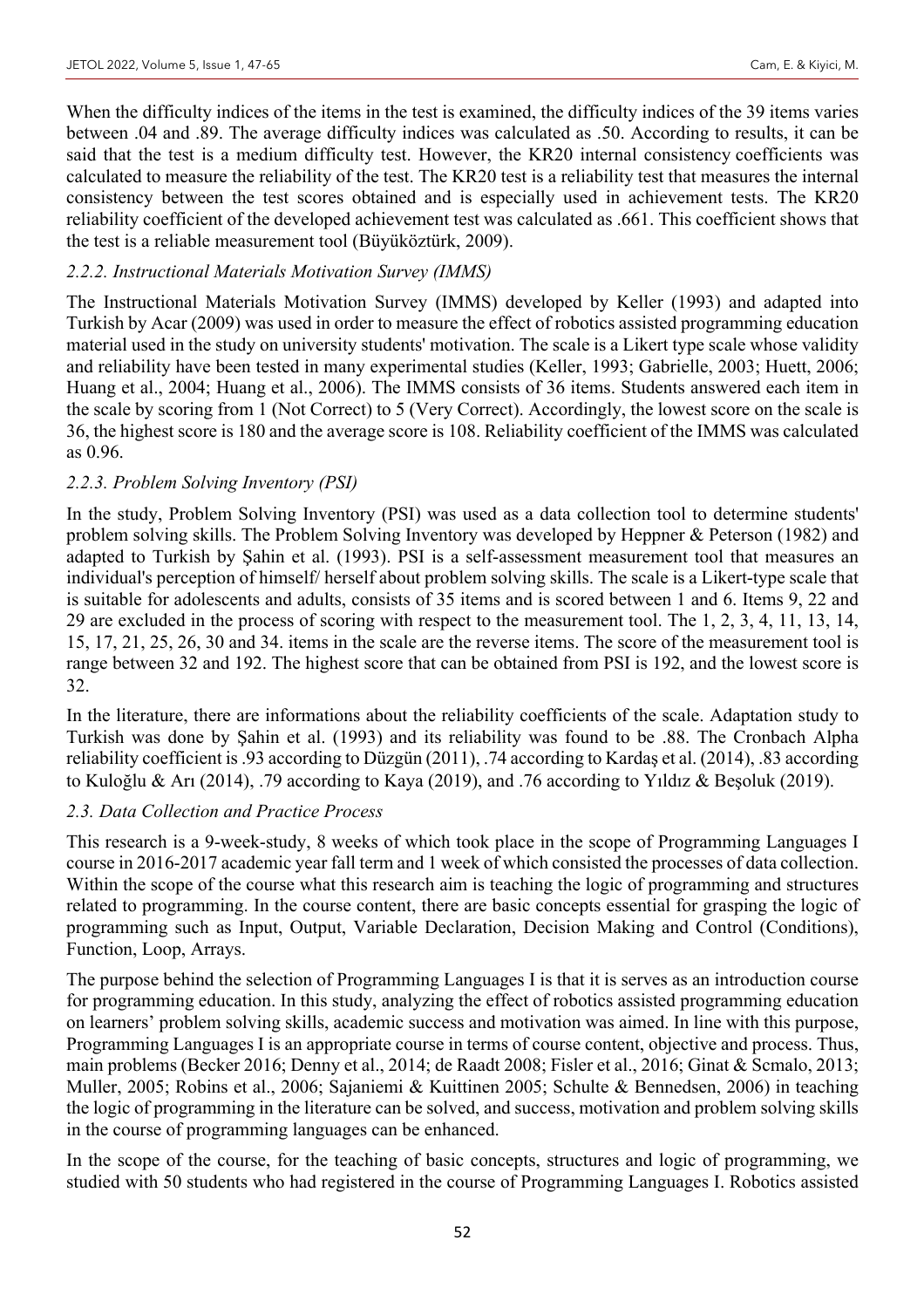programming education group was chosen as the experimental group (EG) and the education was carried out with 25 students. In this group, ROBOTC activities with LEGO® Mindstorms EV3 education set were planned in order for the students to grasp the logic of programming structures. Robotics unassisted programming education group was chosen as the control group (CG) with 25 students. In this group, traditional programming education was carried out with C programming language.

Course contents were specified according to the course content guide of Computer Education and Instructional Technologies undergraduate program that takes place in teacher training programs in experimental and control groups. Content of the education in CG consisted of the activities which were carried out by Bloodshed Dev-C++ C programming language. EG consists of  $LEGO^{\circledR}$  Mindstorms EV3 activities carried out by ROBOTC programming language.

9 weeks of practice process was carried out including 8 weeks of lesson plans and 1 week of data collection. In the beginning and at the end of the practice process, Academic Achievement Test, PSI and IMMS were implemented to identify the effect of the practice on students' academic success, problem solving skills and motivation (Table 2).

Experimental practice process of the research lasted for 8 weeks within the scope of Programming Languages I course in 2016-2017 Academic Year Fall Term.

#### **Table 2.**

Research Practice Process

| Weeks  | <b>Groups</b> | <b>Practice Process, Topics</b>                                                                       | <b>Data Collection Process</b>                         |  |  |  |  |
|--------|---------------|-------------------------------------------------------------------------------------------------------|--------------------------------------------------------|--|--|--|--|
|        |               | Information About the Practice Process<br>$\mathbf{1}$                                                |                                                        |  |  |  |  |
|        |               | Academic Achievement Pre-Test Practice<br>2.                                                          |                                                        |  |  |  |  |
|        |               | $\mathcal{E}$<br>Determination of Groups by Non-Random Assignment                                     |                                                        |  |  |  |  |
|        |               | Experimental Group - 25 Students                                                                      |                                                        |  |  |  |  |
|        |               | Control Group - 25 Students<br>٠                                                                      |                                                        |  |  |  |  |
| Week 1 | EG            | Introducing the LEGO <sup>®</sup> Mindstorms<br>EV3 Set and the ROBOTC Application<br>and Programming | Problem Solving Inventory Pre-<br><b>Test Practice</b> |  |  |  |  |
|        | CG            | Introducing the Dev-C++ Application<br>and the C Programming                                          | Problem Solving Inventory Pre-<br><b>Test Practice</b> |  |  |  |  |
|        | EG            | Motion and Advanced Motion                                                                            |                                                        |  |  |  |  |
| Week 2 | CG            | Introduction to Input, Output and                                                                     |                                                        |  |  |  |  |
|        |               | Variables                                                                                             |                                                        |  |  |  |  |
|        | EG            | Detection with Loops (Touch and                                                                       |                                                        |  |  |  |  |
| Week 3 |               | Ultrasonic)                                                                                           |                                                        |  |  |  |  |
|        | CG            | Loops                                                                                                 |                                                        |  |  |  |  |
| Week 4 | EG            | <b>Conditions (Movement Until Darkness)</b>                                                           |                                                        |  |  |  |  |
|        | CG            | Conditions (if-else)                                                                                  |                                                        |  |  |  |  |
| Week 5 | EG            | Conditions 2 (Line Following)                                                                         |                                                        |  |  |  |  |
|        | CG            | Conditions (Switch-Case)                                                                              |                                                        |  |  |  |  |
| Week 6 | EG            | Variables                                                                                             |                                                        |  |  |  |  |
|        | CG            | Variables                                                                                             |                                                        |  |  |  |  |
| Week 7 | EG            | Functions                                                                                             |                                                        |  |  |  |  |
|        | CG            | <b>Functions</b>                                                                                      |                                                        |  |  |  |  |
| Week 8 | EG            | Remote Control (Arrays)                                                                               |                                                        |  |  |  |  |
|        | CG            | Arrays                                                                                                |                                                        |  |  |  |  |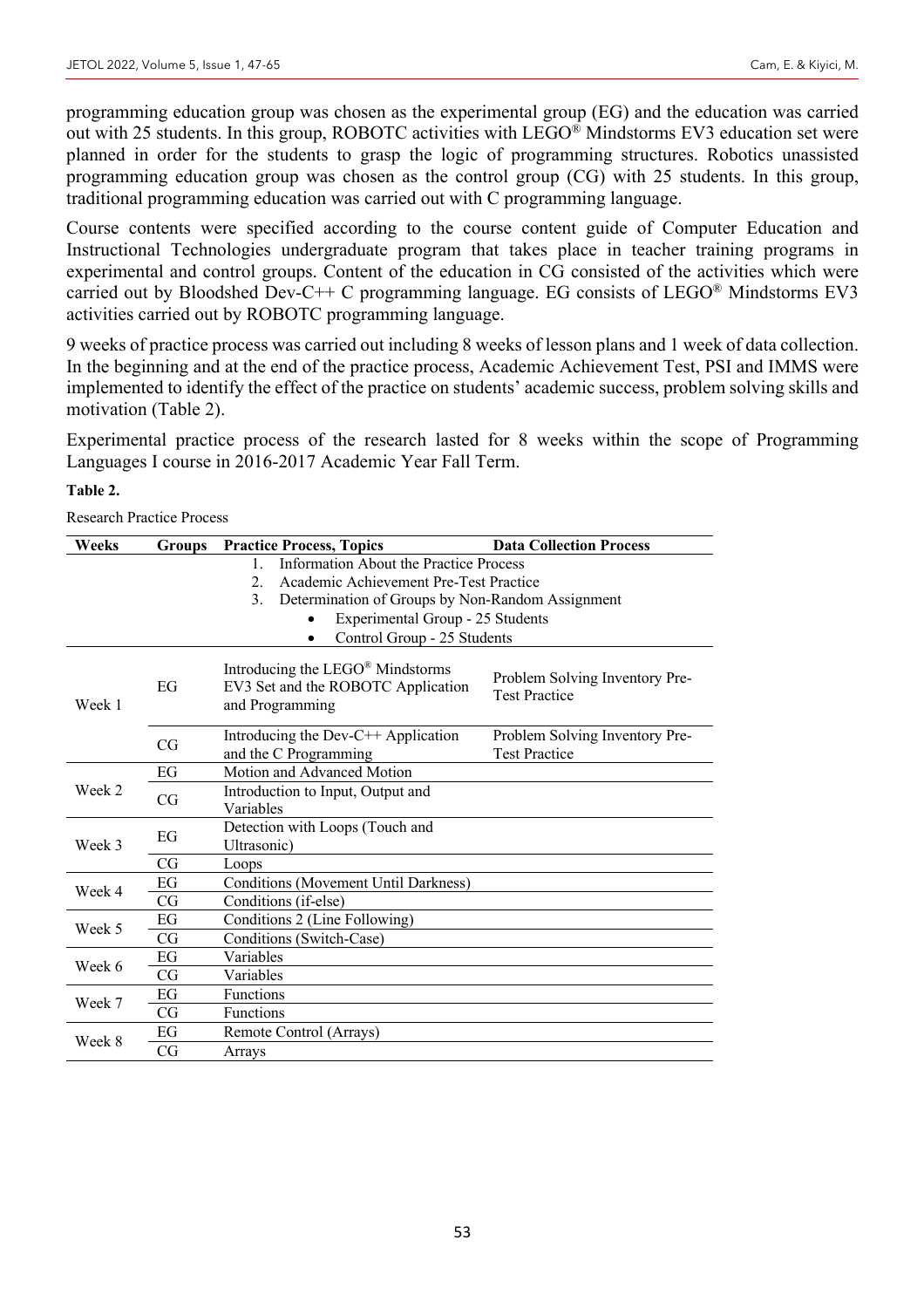|        |                         | Academic Achievement Post-                              |
|--------|-------------------------|---------------------------------------------------------|
|        |                         | <b>Test Practice</b>                                    |
|        |                         | Problem Solving Inventory Post-                         |
|        | EG                      | <b>Test Practice</b>                                    |
|        |                         |                                                         |
| Week 9 |                         | Instructional Materials                                 |
|        | Data Collection Process | <b>Motivation Survey Practice</b>                       |
|        |                         | Academic Achievement Post-                              |
|        |                         | <b>Test Practice</b>                                    |
|        |                         |                                                         |
|        | CG                      | Problem Solving Inventory Post-<br><b>Test Practice</b> |
|        |                         |                                                         |
|        |                         | Instructional Materials                                 |
|        |                         | <b>Motivation Survey Practice</b>                       |

In regard to academic success preliminary test data and type of the high schools students had studied, EG and CG were identified. Hereunder, experimental process was initiated by assigning EG and CG 25 students each. In the first week, PSI was implemented in order to measure whether the students' problem solving skills in EG and CG changed or not at the beginning and end of the course. Besides, IMMS was implemented to measure the motivation of EG and CG at the end of 8-weeks process. It was aimed to identify students' academic achievement levels by repeating the Academic Achievement Test as posttest at the end of the course, which is implemented to identify EG and CG and to evaluate students' programming levels at the beginning of the course.

## *2.4. Data Analysis*

SPSS 22.0 package program was used for the analysis of quantitative data. The normality assumptions of the measurement tools to be used to determine the problem solving skills, academic achievements and motivations of the students in the study were examined. The normality assumptions of the measurement tools to be used to determine the problem solving skills, academic achievements and motivations of the students in the study were examined. The Mann – Whitney U, Wilcoxon Signed Ranks Test, significance test of two mean differences (t-test) and Covariance Analysis (ANCOVA) statistical tests to be used in the analysis of the data was determined according to the conditions of meeting the normality assumptions.

## **3. Findings**

## *3.1. Findings Regarding Students' Problem Solving Skills in Experimental and Control Groups*

The findings related to the analysis of the data obtained from the Problem Solving Inventory in order to determine whether there is a statistically significant difference between the problem solving skills of the students in the experimental and control groups during the education process.

The results of the Mann-Whitney U test conducted to determine the problem solving skills levels according to the pre-test scores of the experimental and control groups are given in Table 3.

#### **Table 3.**

Mann-Whitney U Test Results on Problem Solving Skills According to Pre-Test Scores of Experimental and Control Groups

|          | Group        | Mean<br>N |       | Rank       | U           |   |     |
|----------|--------------|-----------|-------|------------|-------------|---|-----|
|          |              |           | Rank  | <b>Sum</b> |             | p |     |
| Pre-test | Experimental | 25        | 27,50 | 687,50     |             |   |     |
|          | Control      | 25        | 23,50 | 587,50     | 262,50 ,332 |   | ,14 |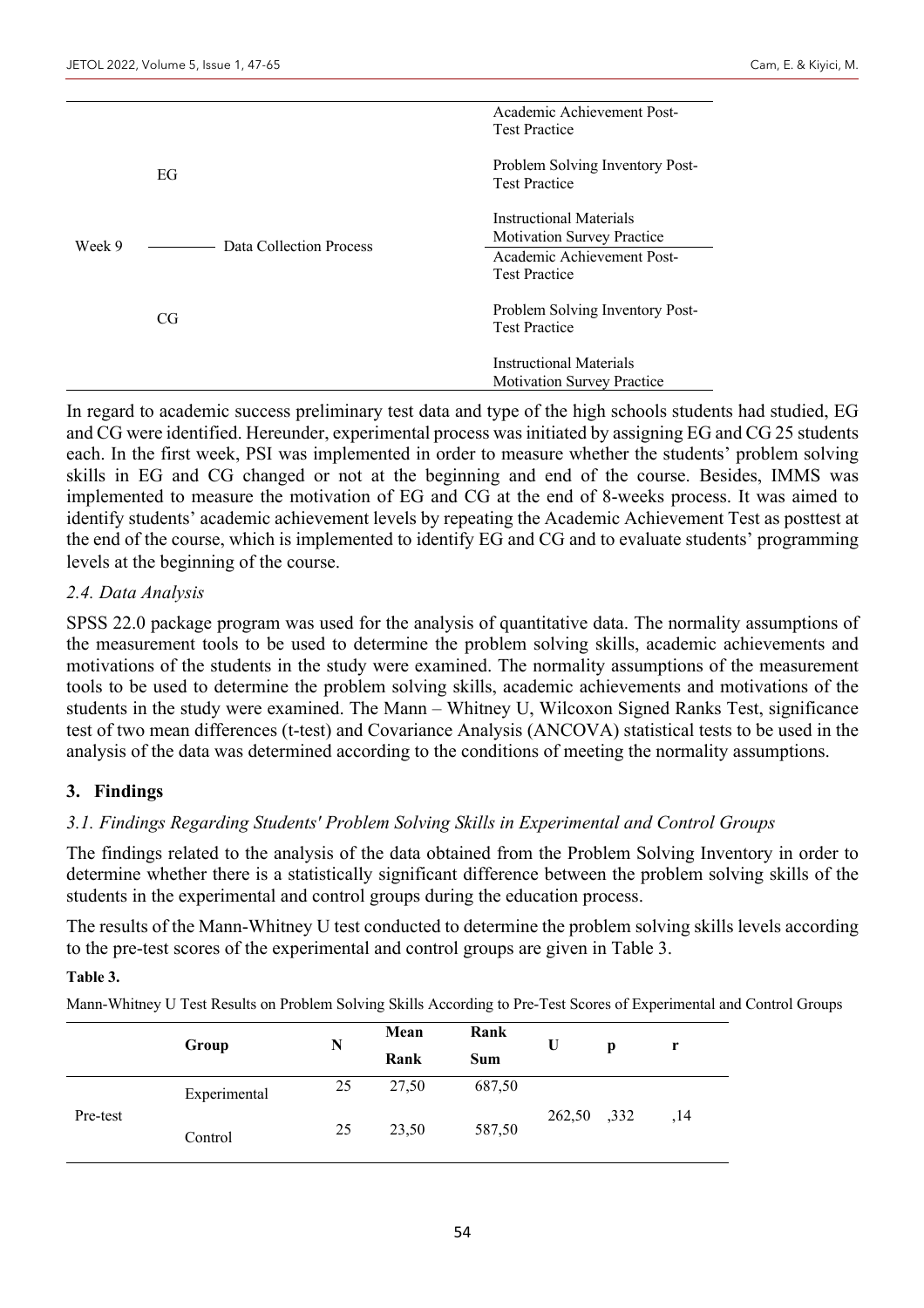When Table 3 was examined, it was seen that there is no significant difference between the experimental and control groups in the problem solving skills of the students participating in the study (U=262,50, p>,05). It was seen that the effect size calculated as a result of the analysis was low level.  $(r = 14)$ .

The results of the Mann-Whitney U test conducted to determine the problem solving skills levels according to the post-test scores of the experimental and control groups are given in Table 4.

#### **Table 4.**

Mann-Whitney U Test Results on Problem Solving Skills According to Post-Test Scores of Experimental and Control Groups

|           |              | Mean<br>N |       | Rank       | U      |      |     |
|-----------|--------------|-----------|-------|------------|--------|------|-----|
|           | Group        |           | Rank  | <b>Sum</b> |        | p    | r   |
|           | Experimental | 25        | 29,76 | 744,00     |        |      |     |
| Post-test | Control      | 25        | 21,24 | 531,00     | 206,00 | ,039 | ,29 |

When Table 4 was examined, it was found that there is a significant difference between the experimental and control groups in the level of problem solving skills related to the post-test scores (U=206,00, p<,05). Considering the mean ranks, it was understood that the students participating in robotics assisted programming education have higher problem solving skills than the students participating in the robotics unassisted programming education. This finding shows that robotics assisted programming education is effective in increasing students' problem solving skills. The effect size calculated as a result of the analysis showed that this significant difference was medium level  $(r = 0.29)$ .

The results of the Wilcoxon Signed Ranks test conducted to determine the difference between the level of problem solving skills according to the pre-test and post-test scores of the experimental group are given in Table 5.

## **Table 5.**

Wilcoxon Signed Ranks Test Results on Problem Solving Skills According to the Experimental Group Pre-test and Post-Test Scores

|              | <b>Pre-test – Post-</b> | Mean<br>Rank<br>N |       |            |         |      |      |
|--------------|-------------------------|-------------------|-------|------------|---------|------|------|
|              | test                    |                   | Rank  | <b>Sum</b> | Z       | p    | r    |
| Experimental | <b>Negative Ranks</b>   | 6                 | 12,25 | 73,50      |         |      |      |
| Group        | Positive Ranks          | 18                | 12,58 | 226,50     | $2,19*$ | ,029 | , 31 |
|              | Equal                   |                   |       |            |         |      |      |

\* Based on Negative Ranks

When Table 5 was examined, it was determined that there is a significant difference between the preexperiment and post-experiment scores of the experimental group students participating in the study, which they got from the problem solving inventory depending on the studies  $(Z=2,19, p<0.05)$ . Considering the mean ranks and rank totals of the difference scores, it is seen that the observed difference is in favor of the positive ranks, that is, the posttest scores. According to the results, it can be said that robotics assisted programming education have an important contribution in improving students' problem solving skills. The effect size calculated as a result of the analysis showed that this significant difference was medium level (r  $=$ , 31).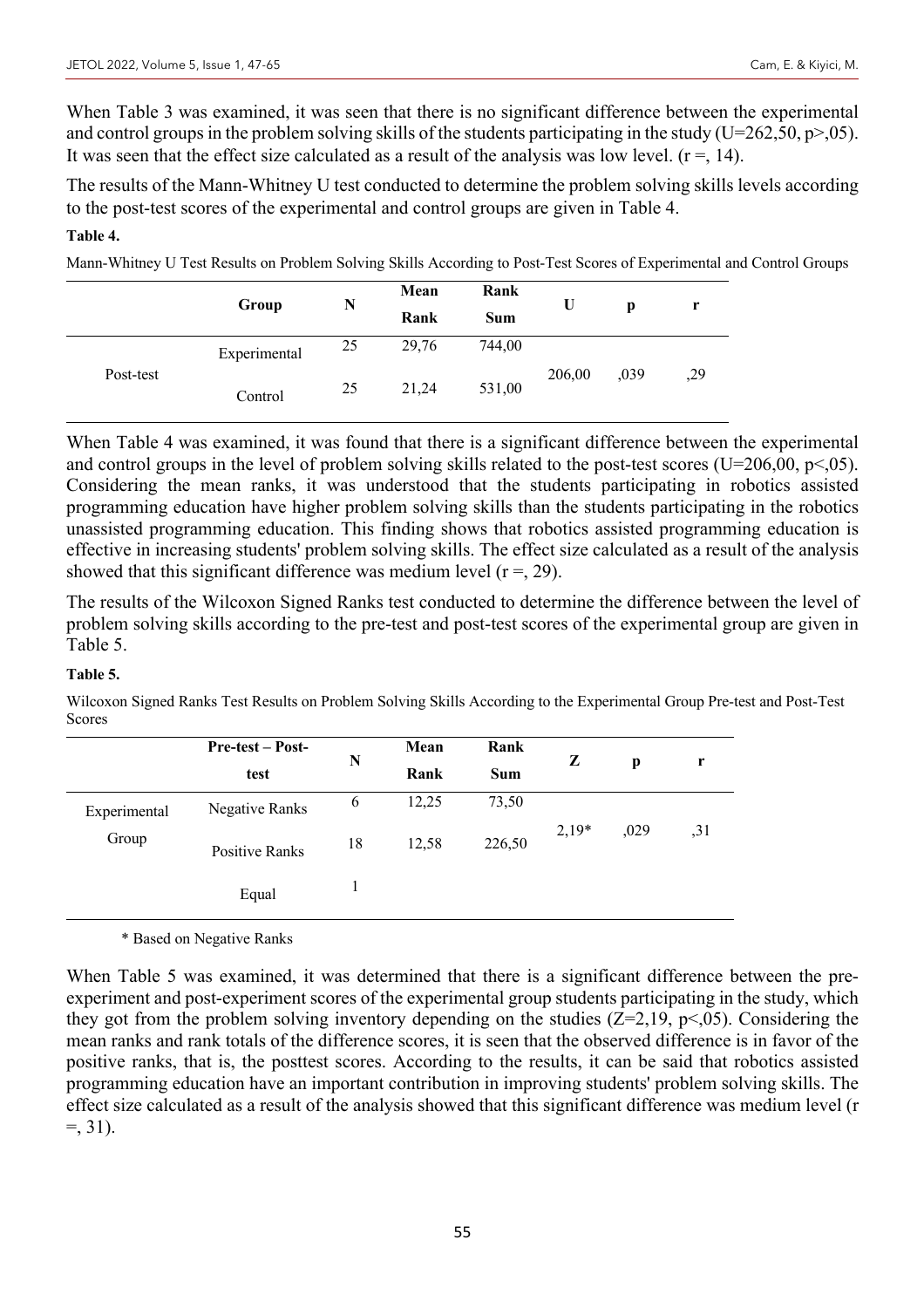The results of the Wilcoxon Signed Ranks test conducted to determine the difference between the level of problem solving skills according to the pre-test and post-test scores of the control group are given in Table 6.

## **Table 6.**

Wilcoxon Signed Ranks Test Results on Problem Solving Skills According to the Control Group Pre-test and Post-Test Scores

|               | Pre-test-      | Mean<br>N |       | Rank   | Z       |      | r   |
|---------------|----------------|-----------|-------|--------|---------|------|-----|
|               | Post-test      |           | Rank  | Sum    |         | p    |     |
| Control Group | Negative Ranks | 9         | 15,28 | 137,50 |         |      |     |
|               | Positive Ranks | 16        | 11,72 | 187,50 | $,673*$ | ,501 | ,10 |
|               | Equal          | 0         |       |        |         |      |     |

\* Based on Negative Ranks

When Table 6 was examined, it was determined that there is no significant difference between the preexperiment and post-experiment scores of the control group students participating in the study from the problem-solving inventory depending on the studies ( $Z=0.673$ ,  $p>0.05$ ). It was seen that the effect size calculated as a result of the analysis was low level  $(r = 10)$ .

## *3.2. Findings Regarding Students' Achievement Levels in Experimental and Control Groups*

The findings related to the analysis of the data obtained from the Academic Achievement Test in order to determine whether there is a statistically significant difference between the academic achievement level of the students in the experimental and control groups during the education process.

The results of the t-test conducted to determine the academic achievement levels of the experimental group regarding the pre-test and post-test scores are given in Table 7.

## **Table 7.**

t-test Results on Academic Achievement Levels According to Experimental Group's Pre-Test and Post-Test Scores

|              |           | N  | $\mathcal{X}$ | S     | sd |          | p    |     |
|--------------|-----------|----|---------------|-------|----|----------|------|-----|
| Experimental | Pre-test  | 25 | 41,04         | 12,44 |    |          |      |     |
| Group        | Post-test | 25 | 62,88         | 14,50 | 48 | $-5,129$ | ,000 | ,60 |

When Table 7 was examined, it was seen that there is a significant difference in the academic achievement levels of the experimental group students participating in the study regarding the pre-test and post-test scores ( $t = -5,129, p < 05$ ). It was determined that the academic achievement levels of the experimental group students according to their post-test scores ( $\bar{x}$ =62,88) were significantly higher than their academic achievement levels based on their pre-test scores ( $\bar{x}$ =41,04). This finding shows that there is a significant increase in students' learning during the course. The effect size calculated as a result of the analysis showed that this significant difference was at a high level  $(r=0.60)$ .

The results of the t-test conducted to determine the academic achievement levels of the control group regarding the pre-test and post-test scores are given in Table 8.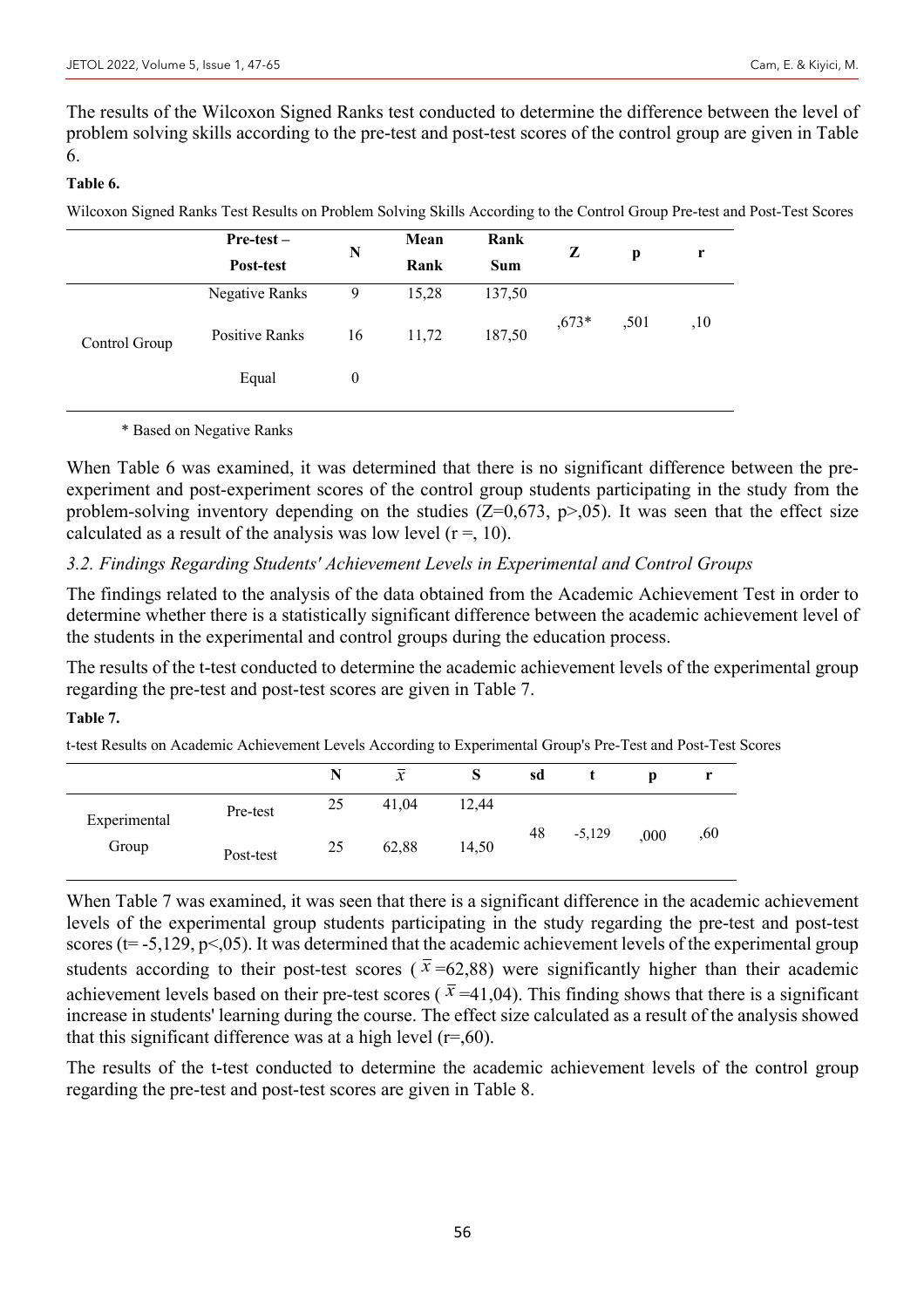#### **Table 8.**

t-test Results on Academic Achievement Levels According to Control Group's Pre-Test and Post-Test Scores

|               |           | N  | $\mathcal{X}$ |       | sd |          | D    |     |
|---------------|-----------|----|---------------|-------|----|----------|------|-----|
|               | Pre-test  | 25 | 41,28         | 10,40 |    |          |      |     |
| Control Group | Post-test | 25 | 59,12         | 11,08 | 48 | $-5,687$ | ,000 | ,63 |

When Table 8 was examined, it was seen that there is a significant difference in the academic achievement levels of the control group students participating in the study regarding the pre-test and post-test scores (t= -5,687, p<,05). It was determined that the academic achievement levels of the control group students according to their post-test scores ( $\bar{x}$ =59,12) were significantly higher than their academic achievement levels based on their pre-test scores ( $\bar{x}$ =41,28). This finding shows that there is a significant increase in students' learning during the course. The effect size calculated as a result of the analysis showed that this significant difference was at a high level  $(r=0.63)$ .

In order to determine the academic achievement levels of the experimental and control groups according to the pretest scores, the significance test (t-test) values of the two mean differences are given in Table 9.

#### **Table 9.**

t-test Results Related to Academic Achievement Levels of Experimental and Control Groups According to Pre-Test Scores

|          | Group        |    | $\mathcal{X}$ | S     | sd |          | D    |     |
|----------|--------------|----|---------------|-------|----|----------|------|-----|
|          | Experimental | 25 | 41,04         | 12,44 |    |          |      |     |
| Pre-test | Control      | 25 | 41,28         | 10,40 | 48 | $-0,049$ | ,961 | ,01 |

When Table 9 was examined, it was seen that there is no significant difference between the experimental and control groups in the academic achievement levels of the students participating in the study ( $t = -0.049$ , p>,05). According to the pre-test, the academic achievement levels of robotics assisted programming education students participating in the study were found to be  $\bar{x} = 41,04$ , and the academic achievement levels of robotics unassisted programming education students to be  $\bar{x} = 41,28$ . It was seen that the effect size calculated as a result of the analysis was low  $(r=0.01)$ .

In order to examine the effect of experimental and control group's post-test academic achievement, covariance analysis (ANCOVA) was performed by controlling the pre-test scores of the students. As a result of the analysis, the post-test mean scores adjusted according to the pre-test scores of the experimental and control groups are given in Table 10.

#### **Table 10.**

Descriptive Statistics of Post-Test Scores of Experimental and Control Groups

| <b>Groups</b>               | N. |          | <b>Mean</b> Adjusted Mean |  |  |  |
|-----------------------------|----|----------|---------------------------|--|--|--|
| Experimental Group 25 62,88 |    |          | 62,93                     |  |  |  |
| Control Group               |    | 25 59,12 | 59,07                     |  |  |  |

According to the adjusted post-test scores, it was observed that the mean score of the experimental group increased and the mean score of the control group decreased. The results of the covariance analysis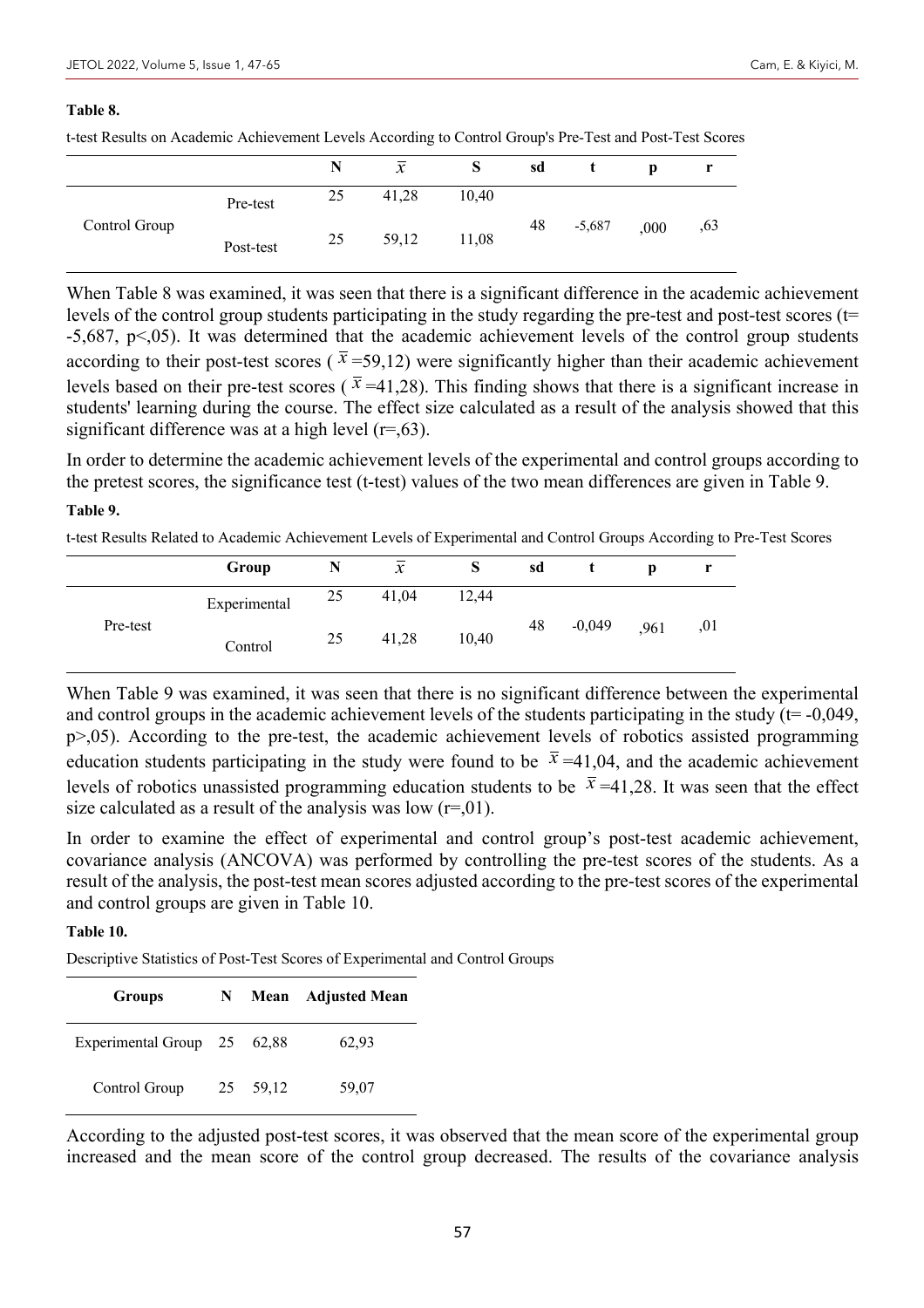(ANCOVA) performed to test the significance of the difference between the adjusted academic achievement post-test scores of the groups are given in Table 11.

#### **Table 11.**

ANCOVA Results of Post-Test Scores According to Academic Achievement Levels

| <b>Source of Variance</b> | <b>Sum of Squares</b> |    | sd Mean of Squares | F    | Significance Level (p) | $\eta_{\rm p}$ 2 |
|---------------------------|-----------------------|----|--------------------|------|------------------------|------------------|
| Pre-test score (reg.)     | 443,264               |    | 443,264            | 9,80 | ,003                   | ,173             |
| Group                     | 185,802               |    | 185,802            | 4,11 | ,048                   | ,080             |
| Error                     | 2126,016              | 47 | 45,234             |      |                        |                  |
| Total                     | 2746,000              | 49 |                    |      |                        |                  |

When Table 11. was examined, according to the results of the analysis of covariance, a significant difference was observed between the post-test scores adjusted according to the pre-test scores of the experimental and control groups  $(F(1-47)=4,11, p=.048, \eta_p2=.080)$ . The adjusted post-test scores of the control group ( $\bar{x}$ =59,07) are significantly lower than the adjusted post-test scores of the experimental group ( $\bar{x}$  =62,93). As a result of the analysis, the effect size ( $\eta_{p}$ 2) value was found ,080. The effect size calculated as a result of the analysis showed that this significant difference was medium level  $(.06> \eta_p^2)$  $> 14$ .

#### *3.3. Findings Regarding the Motivation Levels of the Experimental and Control Groups*

The findings related to the analysis of the data obtained from the IMMS in order to determine whether there is a statistically significant difference between the motivation levels of the students in the experimental and control groups regarding the educational process.

In order to determine the motivation levels of the experimental and control groups, the significance test values of the two mean differences (t-test) are given in Table 12.

#### **Table 12.**

t-test Results Related to the Motivation Levels of the Experimental and Control Groups

|            | Group        |    | $\mathcal{X}$ | S   | sd |       | n    |     |
|------------|--------------|----|---------------|-----|----|-------|------|-----|
| Motivation | Experimental | 25 | 3,35          | ,41 |    | 2,070 | ,044 | ,29 |
|            | Control      | 25 | 3,14          | ,32 | 48 |       |      |     |

When Table 12 was examined, it was seen that there is a significant difference between the experimental and control groups regarding the motivation levels of the students participating in the study ( $t= 2,070$ , p<,05). It was found that the motivation levels of robotics assisted programming education students ( $\bar{x}$ =3,35) participating in the study were significantly higher than the motivation levels of robotics unassisted programming education students ( $\bar{x}$  =3,14). Accordingly, it was seen that students who receive robotics assisted programming education are more motivated to course of Programming Languages I than students who receive robotics unassisted programming education. The effect size calculated as a result of the analysis showed that this significant difference was medium level  $(r=0.29)$ .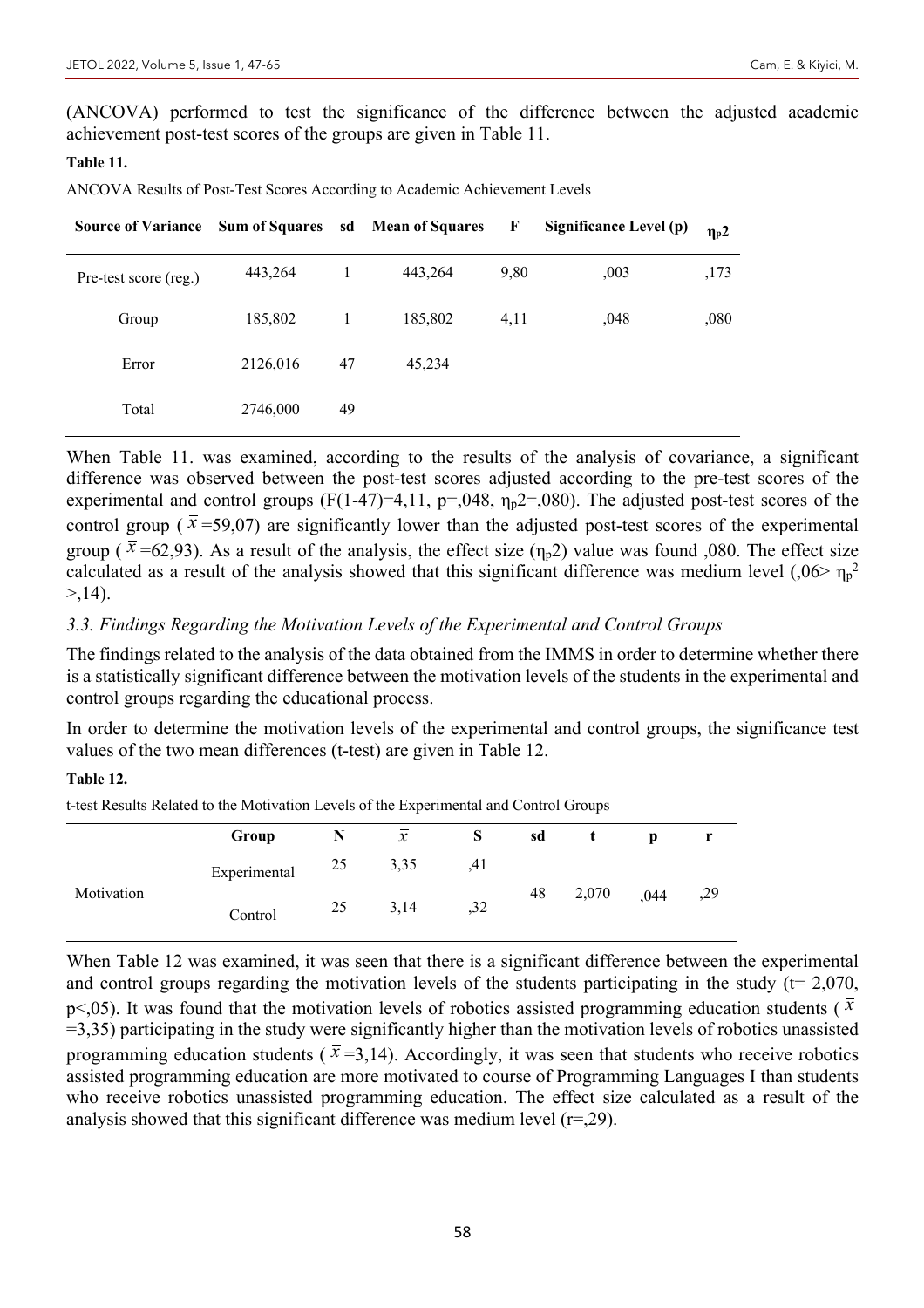#### **4. Conclusion and Suggestions**

Within the scope of the research, it was aimed to examine the effect of robotics assisted programming education on students' problem solving skills, academic achievement and motivation towards the lesson. According to the results obtained in line with this purpose, it was found that there was no significant difference between the experimental and control groups before the study, but this situation changed after the study. After the experimental process, a significant difference was found between the experimental and control groups. With this significant difference, which has a medium level effect, the problem solving skills of the robotics assisted programming education group are higher than the robotics unassisted programming education group. According to this result, it was believed that robotics assisted programming education with LEGO<sup>®</sup> Mindstorms is a more effective and efficient tool for improving students' problem solving skills compared to traditional programming education. Another finding supporting this result is that the experimental group had a significant difference between pre-experiment and post-experiment problemsolving skills. The calculated effect size showed that this significant difference was medium level. It was found that problem solving skills of the experimental group students who received robotics assisted programming with LEGO® Mindstorms increased after the experiment compared to the pre-experiment. However, there was no difference between control group students' problem solving skills before and after the experiment. This result supports again that robotics assisted programming education with LEGO® Mindstorms is a process that develops students' problem-solving skills. As a result of the obtained data, it was seen that the robotics assisted education process with LEGO® Mindstorms increases students' problem solving skills. This result shows similarities to other research results in the literature (Alimisis & Kynigos, 2009; Atmatzidou et al., 2008; Atmatzidou et al., 2018; Avcı & Şahin, 2019; Castledine & Chalmers, 2011; Chaudhary et al., 2016; Nourbakhsh et al, 2005; Cavas et al., 2012; Danahy et al., 2013; Lin et al., 2009; Mioduser et al., 2009). Barak & Zadok (2009) found that students participating in robotics activities frequently used heuristic findings in the classroom (the processes in which problem solvers determine their solution methods) based on their own life experiences. The heuristics used by students can be activated to strengthen and extend students' real-life problem solving abilities.

It was observed that there was a significant difference in the academic achievement levels of the experimental group students participating in the study regarding the pre-study and post-study scores. The effect size calculated as a result of the analysis showed that this significant difference was high level. This result showed that robotics assisted programming education with LEGO® Mindstorms increased the academic success of students. In addition, it was determined that there was a significant difference in the academic achievement levels of the control group students participating in the study regarding their pre and post scores. The effect size calculated as a result of the analysis showed that this significant difference was high level. This result shows that there is a significant increase in students' learning during the traditional lesson. It was found that there was no significant difference between the academic achievement levels between the experimental and control groups before the study, but there was a significant difference between the post-test scores of the experimental and control groups after the study. The effect size calculated as a result of the analysis showed that this significant difference was medium level. According to this result, the academic success scores of the robotics assisted programming education group were significantly higher than the academic achievement scores of the robotics unassisted programming education group. With this result, it is believed that robotics assisted programming education is an effective and successful method for learning programming. This result shows similarities to the Barker & Ansorge (2007), Çukurbaşı (2016), Garcia & Patterson-McNeill (2002), Korkmaz (2016), Lawhead et all., (2002), Özdoğru (2013) and Strawhacker & Bers (2015) research results in the literature.

According to the study, it was found that there was a significant difference between the experimental and control groups regarding the motivation levels of the participants. The motivation levels of robotics assisted programming education students participating in the study were found to be significantly higher than the robotics unassisted programming education students. The effect size calculated as a result of the analysis showed that this significant difference was at a medium level. This result can be interpreted as that students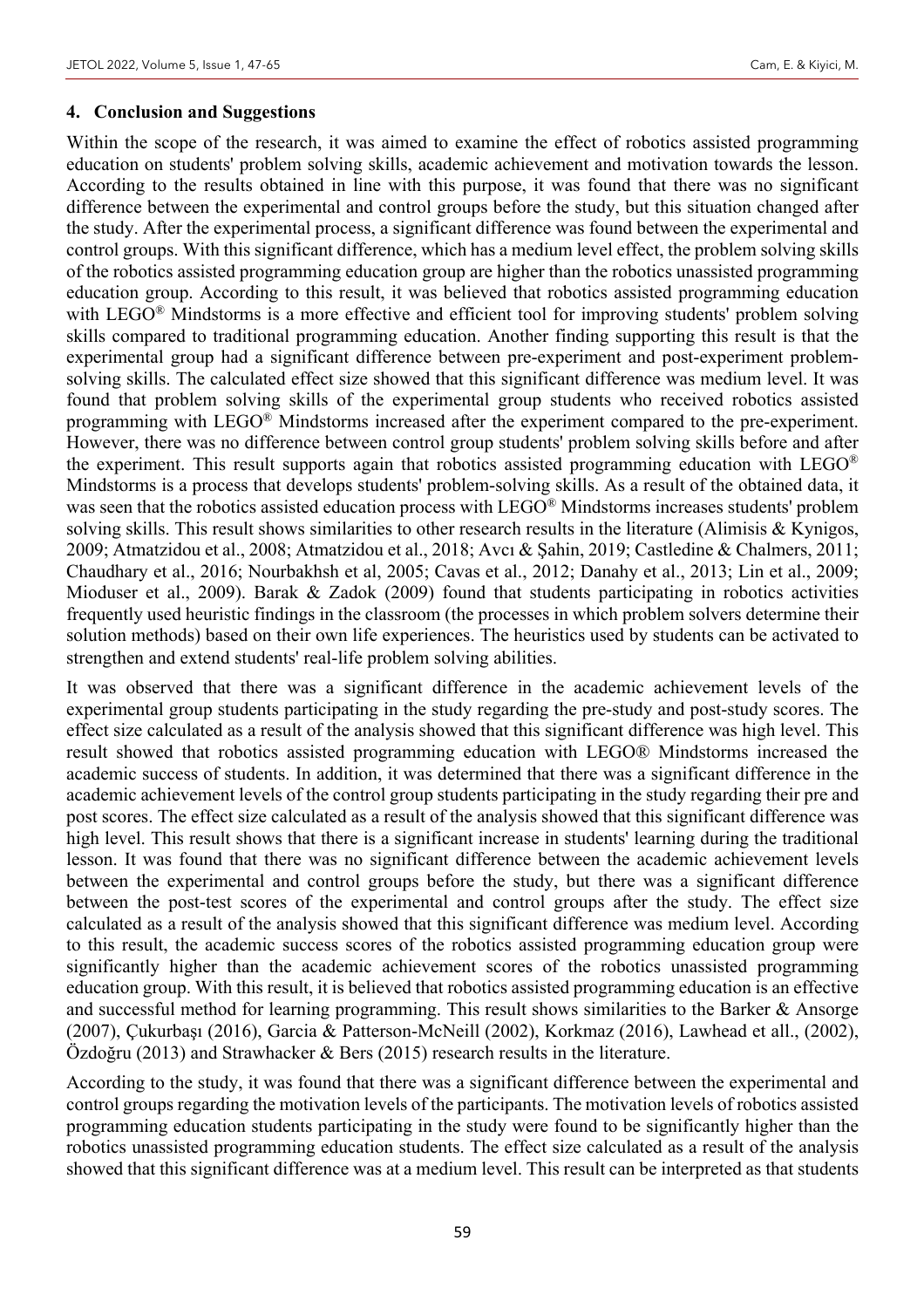who receive robotics assisted programming education are more motivated to course of Program Languages I than students who receive robotics unassisted programming education. This result shows similarities research results of Çukurbaşı & Kıyıcı (2017), Lykke et all., (2014), McWhorter & O'Connor (2009), Nugent et all., (2009) and Piteira & Haddad (2011) in the literature. Martínez Ortiz (2015) was found that LEGO® Mindstorms practices increase students' motivation to learn. Buckler (2015) stated that, according to his research, student motivation is among the in-class factors that contribute to student success. In this study, it was believe that as students are motivated for the lesson and there is increase in their motivation levels, robotics assisted programming education process with lego mindstorms increases their academic achievement.

According to this research, the use of robotic tools in programming education increases motivation, success and problem-solving skills. For this reason, it is recommended that students should be given programming education using robotics tools instead of traditional programming education. In order to develop students' cognitive high-level skills and psychomotor skills, it is recommended that programming education be taught with robotic tools from the primary education level and robotics assisted programming education should be added to the curriculum of relevant educational institutions.

#### **References**

- Acar, S. (2009). *The effects of ARCS motivation strategies on learners academic succeses, permanances of learning, motivations and attitudes in web supported performance based learning (Publication No.* 234402). [Doctoral dissertation, Gazi University].YÖK Thesis Center Database.
- Alimisis, D., & Kynigos, C. (2009). Constructionism and robotics in education. *Teacher education on robotic-enhanced constructivist pedagogical methods*, 11-26. http://roboesl.eu/wpcontent/uploads/2017/08/chapter\_1.pdf
- Atmatzidou, S., Demetriadis, S., & Nika, P. (2018). How Does the Degree of Guidance Support Students' Metacognitive and Problem Solving Skills in Educational Robotics?. *Journal of Science Education and Technology*, *27*(1), 70-85. https://doi.org/10.1007/s10956-017-9709-x
- Atmatzidou, S., Markelis, I., & Demetriadis, S. (2008). The use of LEGO Mindstorms in elementary and secondary education: game as a way of triggering learning. In *International Conference of Simulation, Modeling and Programming for Autonomous Robots (SIMPAR).* Venice, Italy. http://www.dei.unipd.it/~emg/downloads/SIMPAR08WorkshopProceedings/TeachingWithRoboti cs/atmatzidou\_et\_al.pdf
- Avcı, B., & Şahin, F. (2019). The effect of LEGO Mindstorm projects on problem solving skills and scientific creativity of teacher. *Journal of Human Sciences*, *16*(1), 216-230. https://doi.org/10.14687/jhs.v16i1.5658
- Barak, M., & Zadok, Y. (2009). Robotics projects and learning concepts in science, technology and problem solving. *International Journal of Technology and Design Education*, *19*(3), 289-307. https://doi.org/10.1007/s10798-007-9043-3
- Barker, B. S., & Ansorge, J. (2007). Robotics as means to increase achievement scores in an informal learning environment. *Journal of research on technology in education*, *39*(3), 229-243. https://doi.org/10.1080/15391523.2007.10782481
- Becker, B. A. (2016). An effective approach to enhancing compiler error messages. In *Proceedings of the 47th ACM Technical Symposium on Computing Science Education*(ss. 126-131). ACM. https://doi.org/10.1145/2839509.2844584
- Beisser, S. R. (2005). An examination of gender differences in elementary constructionist classrooms using Lego/Logo instruction. *Computers in the Schools*, *22*(3-4), 7-19. https://www.tandfonline.com/doi/abs/10.1300/J025v22n03\_02
- Benitti, F. B. V. (2012). Exploring the educational potential of robotics in schools: A systematic review. *Computers & Education*, *58*(3), 978-988. https://doi.org/10.1016/j.compedu.2011.10.006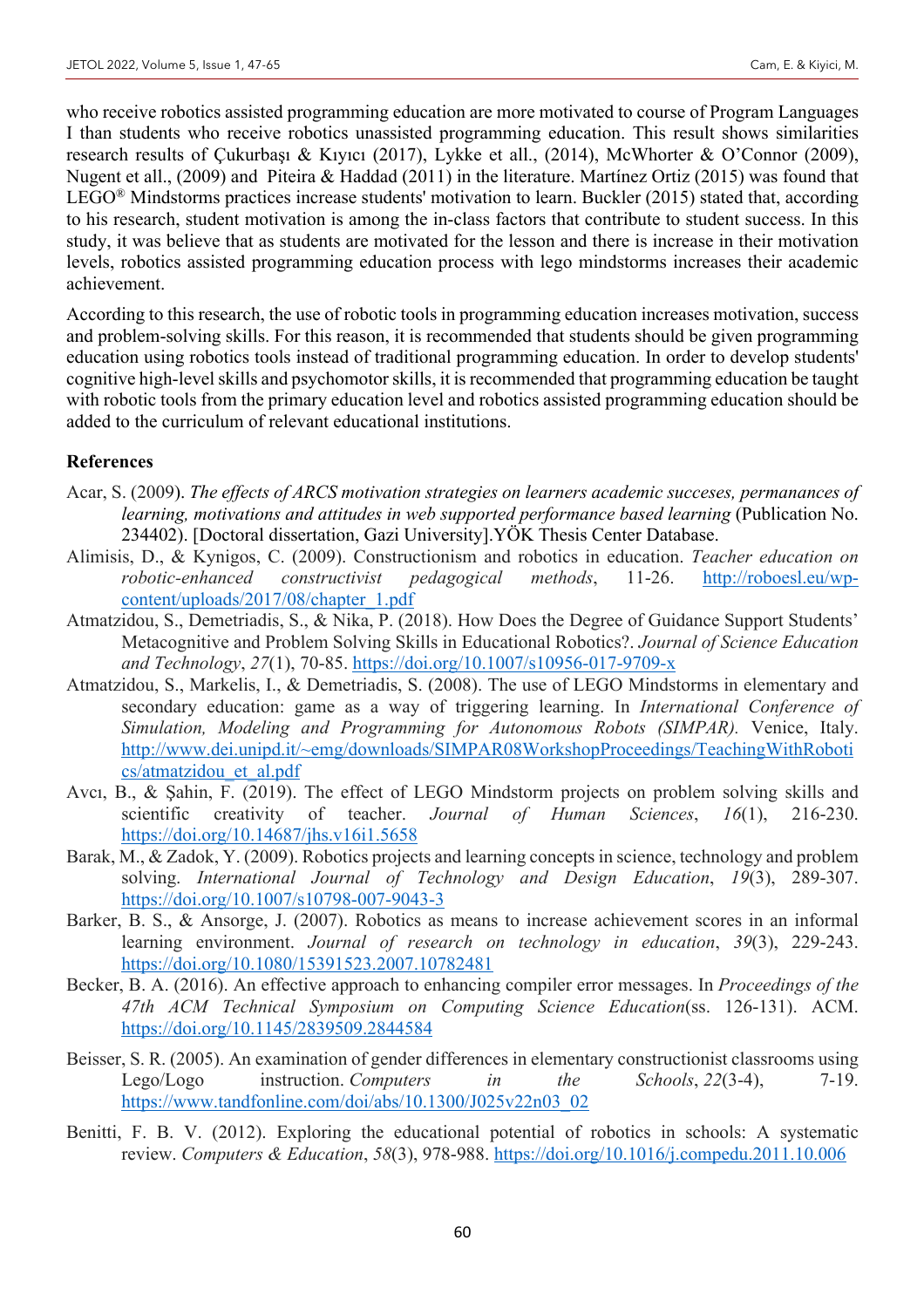- Bosse, Y., & Gerosa, M. A. (2017). Why is programming so difficult to learn? Patterns of Difficulties Related to Programming Learning Mid-Stage. *ACM SIGSOFT Software Engineering Notes*, *41*(6), 1-6. https://doi.org/10.1145/3011286.3011301
- Buckler, A. (2015). *An exploratory study of student and teacher perceptions on student motivation and the teacher-student relationship* (Publication No. 3708723) [Doctoral dissertation, Regent University]. ProQuest Dissertations and Theses Global.
- Büyüköztürk, Ş. (2009). *Sosyal bilimler için veri analizi el kitabı* (10. Ed.). Ankara: Pegem Akademi.
- Castledine, A. R., & Chalmers, C. (2011). LEGO Robotics: An authentic problem solving tool?. *Design and Technology Education: An International Journal*, *16*(3). https://ojs.lboro.ac.uk/DATE/article/view/1661
- Cavas, B., Kesercioglu, T., Holbrook, J., Rannikmae, M., Ozdogru, E., & Gokler, F. (2012). The effects of robotics club on the students' performance on science process & scientific creativity skills and perceptions on robots, human and society. In *Proceedings of 3rd International Workshop Teaching Robotics, Teaching with Robotics Integrating Robotics in School Curriculum* (ss. 40-50). http://www.terecop.eu/TRTWR2012/trtwr2012\_submission\_06.pdf
- Cayir, E. (2010). *Assignment the effect of learning environment supported by lego-logo on science process skill and self concept* (Publication No. 265835). [Master's Thesis, Sakarya University].YÖK Thesis Center Database.
- Chaudhary, V., Agrawal, V., Sureka, P., & Sureka, A. (2016). An experience report on teaching programming and computational thinking to elementary level children using LEGO robotics education kit. In *2016 IEEE Eighth International Conference on Technology for Education (T4E)* (ss. 38-41). IEEE. https://doi.org/10.1109/T4E.2016.016
- Çukurbaşı, B. (2016). *Examine the effect of the problem based learning activities supported via flipped classroom and lego-logo practices on the high school students' success and their motivation*  (Publication No. 448207). [Doctoral dissertation, Sakarya University].YÖK Thesis Center Database.
- Çukurbaşı, B., & Kıyıcı, M. (2017). An Investigation of the Effects of Problem-Based Learning Activities Supported via Flipped Classroom and LEGO®-LOGO Practices on the Success and Motivation of High School Students. *International Online Journal of Educational Sciences*, *9*(1). http://dx.doi.org/10.15345/iojes.2017.01.013
- Danahy, E., Wang, E., Brockman, J., Carberry, A., Shapiro, B. & Rogers, C. B. (2013). LEGO®-based Robotics in Higher Education: 15 Years of Student Creativity. *International Journal of Advanced Robotic Systems, 11*, 1-15. https://doi.org/10.5772/58249
- de Raadt, M. (2008). *Teaching programming strategies explicitly to novice programmers* [Doctoral dissertation, University of Southern Queensland]. https://core.ac.uk/download/pdf/11038092.pdf
- Denny, P., Luxton-Reilly, A., & Carpenter, D. (2014). Enhancing syntax error messages appears ineffectual. In *Proceedings of the 2014 conference on Innovation & technology in computer science education* (ss. 273-278). ACM. https://doi.org/10.1145/2591708.2591748
- Dönmez, F. (2007). *Determining the science process skill levels of technical high school students*  (Publication No. 177990). [Master's Thesis, Balıkesir University].YÖK Thesis Center Database.
- Düzgün, Z. (2011). *The relationship between the problem solving skills and the thinking styles of science and technology teachers use* (Publication No. 298640). [Master's Thesis, Marmara University].YÖK Thesis Center Database.
- Eguchi, A. (2014). Educational Robotics Theories and Practice: Tips for how to do it Right. In *Robotics: Concepts, Methodologies, Tools, and Applications* (pp. 193-223). IGI Global. https://doi.org/10.4018/978-1-4666-0182-6.CH001
- Fisler, K., Krishnamurthi, S., & Siegmund, J. (2016). Modernizing plan-composition studies. In *Proceedings of the 47th ACM Technical Symposium on Computing Science Education* (ss. 211- 216). ACM. https://doi.org/10.1145/2839509.2844556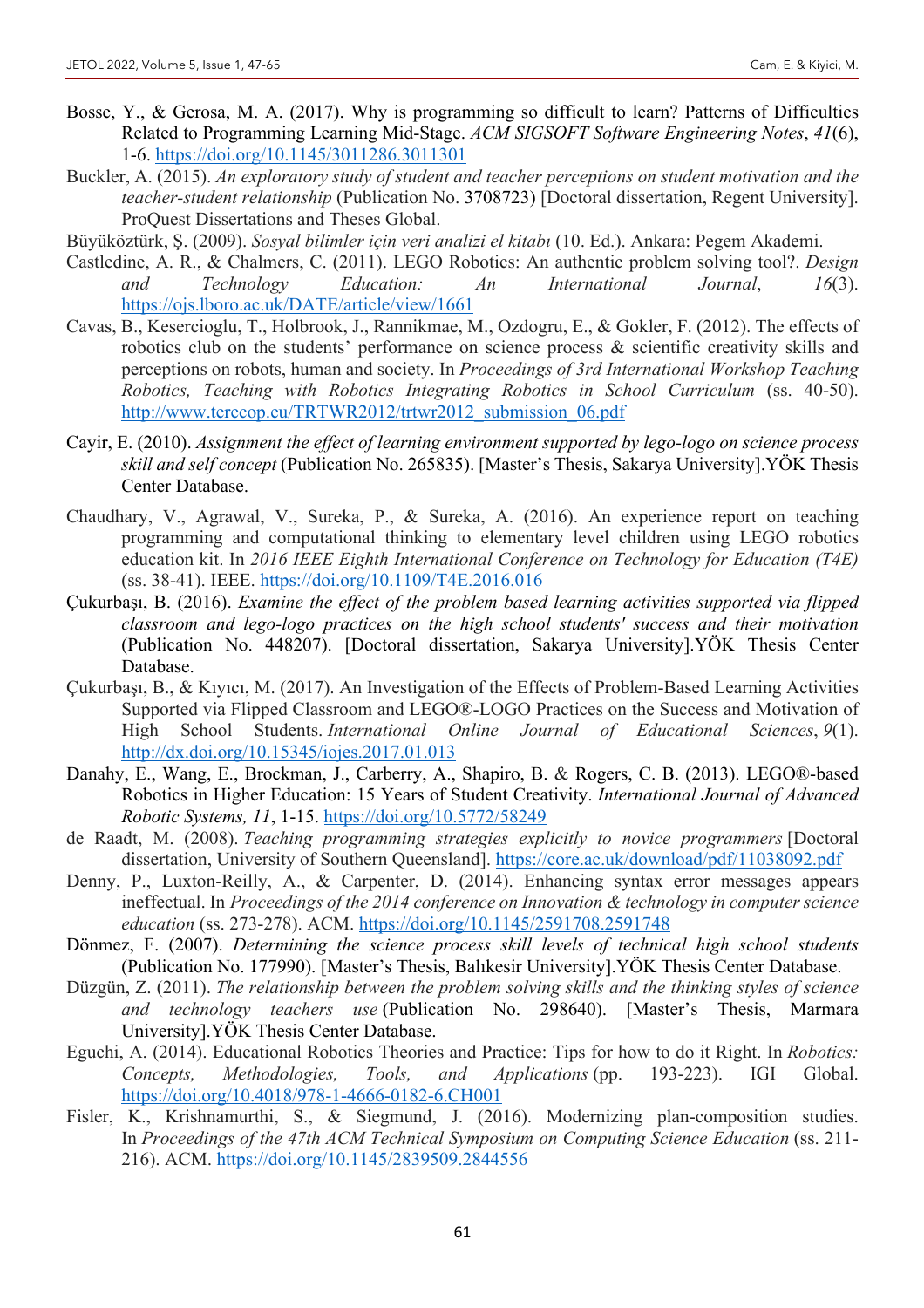- Gabrielle, D. (2003). The effects of technology-mediated instructional strategies on motivation, performance, and self-directed learning. In *EdMedia+ Innovate Learning* (ss. 2568-2575). Association for the Advancement of Computing in Education (AACE). http://gabrielleconsulting.com/docs/gabrielleaect.pdf
- Gandy, E. A., Bradley, S., Arnold-Brookes, D., & Allen, N. R. (2010). The use of lego mindstorms nxt robots in the teaching of introductory java programming to undergraduate students. *Innovation in Teaching and Learning in Information and Computer Sciences*, *9*(1), 2-9. https://doi.org/10.11120/ital.2010.09010002
- Garcia, M. A., & Patterson-McNeill, H. (2002). Learn how to develop software using the toy LEGO Mindstorms. In *32nd Annual Frontiers in Education* (Vol. 3, pp. S4D-S4D). IEEE. https://doi.org/10.1109/FIE.2002.1158730
- Ginat, D., & Shmalo, R. (2013). Constructive use of errors in teaching CS1. In *Proceeding of the 44th ACM technical symposium on Computer science education* (ss. 353-358). ACM. https://doi.org/10.1145/2445196.2445300
- Heppner, P. P., & Petersen, C. H. (1982). The development and implications of a personal problem-solving inventory. *Journal of counseling psychology*, *29*(1), 66. https://doi.org/10.1037/0022-0167.29.1.66
- Heppner, P.P. (1988). *Problem Solving Inventory (PSI): Research Manual*. Palo Alto, CA: Consulting Psychologists Press. https://www.researchgate.net/profile/Puncky\_Heppner/publication/232588800\_Applications\_of\_t he\_Problem\_Solving\_Inventory/links/57732ae108ae2b93e1a7d2d3.pdf
- Huang, D. W., Diefes-Dux, H., Imbrie, P. K., Daku, B., & Kallimani, J. G. (2004). Learning motivation evaluation for a computer-based instructional tutorial using ARCS model of motivational design. In *34th Annual Frontiers in Education, 2004. FIE 2004.* (ss. T1E-30). IEEE. https://doi.org/10.1109/FIE.2004.1408466
- Huang, W., Huang, W., Diefes‐Dux, H., & Imbrie, P. K. (2006). A preliminary validation of Attention, Relevance, Confidence and Satisfaction model‐based Instructional Material Motivational Survey in a computer‐based tutorial setting. *British Journal of Educational Technology*, *37*(2), 243-259. https://doi.org/10.1111/j.1467-8535.2005.00582.x
- Huett, J. B. (2006). *The effects of ARCS-based confidence strategies on learner confidence and performance in distance education*. University of North Texas. https://digital.library.unt.edu/ark:/67531/metadc5268/m1/2/
- Jenkins, T. (2001, June). The motivation of students of programming. In *Proceedings of the 6th annual conference on Innovation and technology in computer science education* (pp. 53-56). https://doi.org/10.1145/377435.377472
- Kardaş, N., Anagün, Ş. S., & Yalçınoğlu, P. (2014). Adaptation of Problem Solving Inventory for the Elemantart School Students: Confirmatory Factor Analysis. *Electronic Journal of Social Sciences*, *13*(51), 182-194. https://doi.org/10.17755/esosder.35695
- Kaya, S. (2019). *Investigation of the relationship between resilience and problem solving skill levels of elite basketball players fighting in different leagues* (Publication No. 544287). [Master's Thesis, Balıkesir University].YÖK Thesis Center Database.
- Keller, J. M. (1993). *Manual for the instructional materials motivational survey (IMMS)*. Unpublished manuscript, Florida State University, Tallahassee, FL.
- Keller, J. M. (2006). *Development of two measures of learner motivation.* Unpublished manuscript in progress. Florida State University, Tallahassee, FL.
- Korkmaz, O. (2016). The effect of LEGO Mindstorms Ev3 based design activities on students' attitudes towards learning computer programming, self-efficacy beliefs and levels of academic achievement. *Baltic Journal of Modern Computing, 4*(4), 994–1007. http://doi.org/10.22364/bjmc.2016.4.4.24
- Kuloğlu, A., & Arı, Ü. (2014). Examinatıon of science and technology teacher candidates' problem solving skills in terms of some variables. *Kilis 7 Aralık University Journal of Social Sciences*, *4*(8), 94-109. https://dergipark.org.tr/tr/download/article-file/717405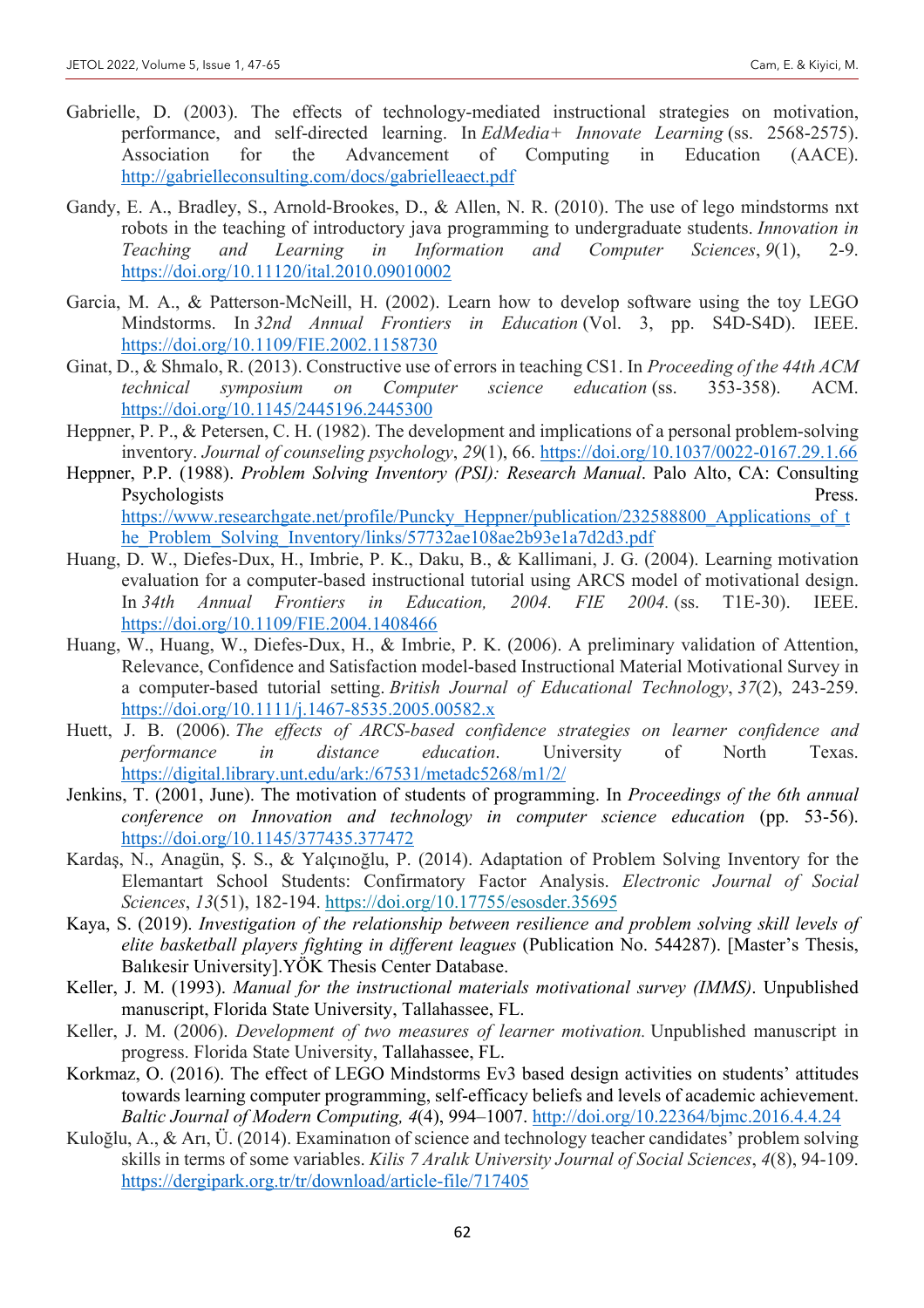- Kunduracıoğlu, İ. (2018). Examining the interface of lego mindstorms ev3 robot programming. *Journal of Educational Technology and Online Learning*, *1*(1), 28-46. https://doi.org/10.31681/jetol.372826
- Lawhead, P. B., Duncan, M. E., Bland, C. G., Goldweber, M., Schep, M., Barnes, D. J., & Hollingsworth, R. G. (2002). A road map for teaching introductory programming using LEGO© mindstorms robots. In *Acm sigcse bulletin* (Vol. 35, No. 2, pp. 191-201). ACM. https://doi.org/10.1145/960568.783002
- Lin, C. H., Liu, E. Z. F., & Huang, Y. Y. (2012). Exploring parents' perceptions towards educational robots: Gender and socio‐economic differences. *British Journal of Educational Technology*, *43*(1), E31- E34. https://doi.org/10.1111/j.1467-8535.2011.01258.x
- Lin, C. H., Liu, E. Z. F., Kou, C. H., Virnes, M., Sutinen, E., & Cheng, S. S. (2009). A case analysis of creative spiral instruction model and students' creative problem solving performance in a LEGO® robotics course. In *International Conference on Technologies for E-Learning and Digital Entertainment* (ss. 501-505). Springer, Berlin, Heidelberg. https://doi.org/10.1007/978-3-642- 03364-3\_61
- Lindh, J., & Holgersson, T. (2007). Does lego training stimulate pupils' ability to solve logical problems?. *Computers* & *education*, *49*(4), 1097-1111. https://doi.org/10.1016/j.compedu.2005.12.008
- Lykke, M., Coto, M., Mora, S., Vandel, N., & Jantzen, C. (2014). Motivating programming students by problem based learning and LEGO robots. In *2014 IEEE Global Engineering Education Conference (EDUCON)* (pp. 544-555). IEEE. https://doi.org/10.1109/EDUCON.2014.6826146
- Martínez Ortiz, A. (2015). Examining Students' Proportional Reasoning Strategy Levels as Evidence of the Impact of an Integrated LEGO Robotics and Mathematics Learning Experience. *Journal of Technology Education*, 26(2), 46-69. http://scholar.lib.vt.edu/ejournals/JTE/v26n2/pdf/martinez.pdf
- McWhorter, W. I. (2008). *The effectiveness of using LEGO® Mindstorms® robotics activities to influence self-regulated learning in a university introductory computer programming course* [Doctoral dissertation, University of North Texas]. https://digital.library.unt.edu/ark:/67531/metadc6077/
- McWhorter, W. I., & O'Connor, B. C. (2009). Do LEGO® Mindstorms® motivate students in CS1?. In *ACM SIGCSE Bulletin* (Vol. 41, No. 1, pp. 438-442). ACM. https://doi.org/10.1145/1508865.1509019
- Mioduser, D., Levy, S. T., & Talis, V. (2009). Episodes to scripts to rules: Concrete-abstractions in kindergarten children's explanations of a robot's behavior. *International Journal of Technology and Design Education*, *19*(1), 15-36. https://doi.org/10.1007/s10798-007-9040-6
- Muller, O. (2005). Pattern oriented instruction and the enhancement of analogical reasoning. In *Proceedings of the first international workshop on Computing education research* (ss. 57-67). ACM. https://doi.org/10.1145/1089786.1089792
- Nourbakhsh, I. R., Crowley, K., Bhave, A., Hamner, E., Hsiu, T., Perez-Bergquist, A., Richards, S. & Wilkinson, K. (2005). The robotic autonomy mobile robotics course: Robot design, curriculum design and educational assessment. *Autonomous Robots*, *18*(1), 103-127. https://doi.org/10.1023/B:AURO.0000047303.20624.02
- Nugent, G., Barker, B., Grandgenett, N., ve Adamchuk, V. (2009). The use of digital manipulatives in k-12: robotics, GPS/GIS and programming. In *2009 39th IEEE Frontiers in Education Conference* (ss. 1-6). IEEE. https://doi.org/10.1109/FIE.2009.5350828
- Özdoğru, E. (2013). *The effect of Lego programme based science and technology education on the students academic achievement, science process skills and their attitudes toward Science and Technology course for pyhsical facts learning field* (Publication No. 342333). [Master's Thesis, Dokuz Eylül University].YÖK Thesis Center Database.
- Piteira, M., & Haddad, S. R. (2011). Innovate in your program computer class: an approach based on a serious game. In *Proceedings of the 2011 Workshop on Open Source and Design of Communication* (pp. 49-54). ACM. https://doi.org/10.1145/2016716.2016730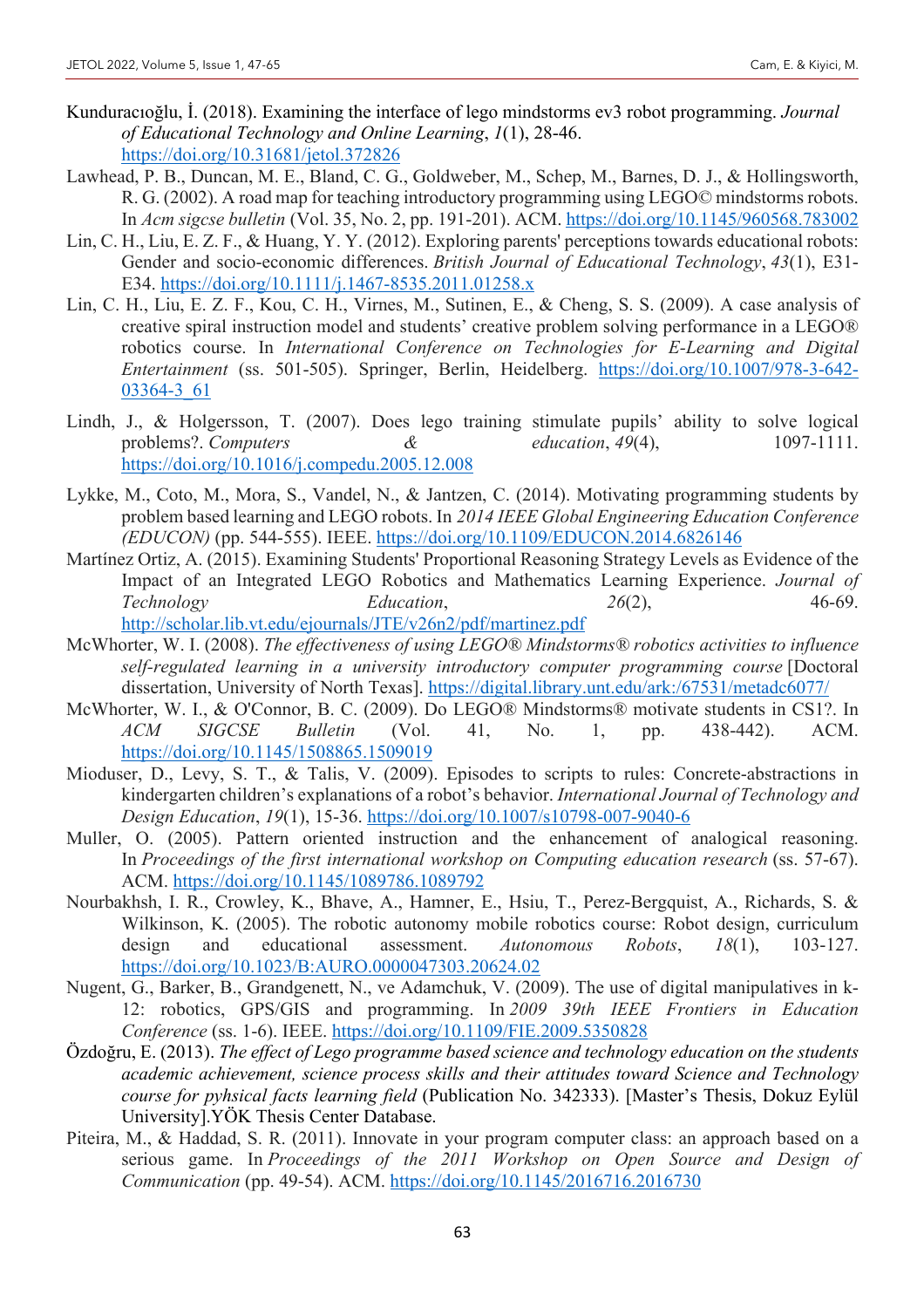- Reich-Stiebert, N., Eyssel, F., & Hohnemann, C. (2019). Involve the user! Changing attitudes toward robots by user participation in a robot prototyping process. *Computers in Human Behavior*, *91*, 290-296. https://doi.org/10.1016/j.chb.2018.09.041
- Resinovic, B. (2015). The use of Nao, a humanoid robot, in teaching computer programming. In *The Proceedings of International Conference on Informatics in Schools: Situation, Evolution and Perspectives—ISSEP* (p. 63). http://issep15.fri.uni-lj.si/files/issep2015-proceedings.pdf
- Resnick, M. (1993). Behavior construction kits. *Communications of the ACM*, *36*(7), 64-71. https://doi.org/10.1145/159544.159593
- Resnick, M., Martin, F., Sargent, R., & Silverman, B. (1996). Programmable bricks: Toys to think with. *IBM Systems journal*, *35*(3.4), 443-452. https://doi.org/10.1147/sj.353.0443
- Robins, A., Haden, P., & Garner, S. (2006). Problem distributions in a CS1 course. In *Proceedings of the 8th Australasian Conference on Computing Education-Volume 52*(ss. 165-173). Australian Computer Society, Inc.. https://dl.acm.org/doi/pdf/10.5555/1151869.1151891
- Sáez-López, J. M., Sevillano-García, M. L., & Vazquez-Cano, E. (2019). The effect of programming on primary school students' mathematical and scientific understanding: educational use of mBot. *Educational Technology Research and Development*, *67*(6), 1405-1425. https://doi.org/10.1007/s11423-019-09648-5
- Sajaniemi, J., & Kuittinen, M. (2005). An experiment on using roles of variables in teaching introductory programming. *Computer* Science Education, 15(1), 59-82. https://doi.org/10.1080/08993400500056563
- Saleiro, M., Carmo, B., Rodrigues, J. M., & du Buf, J. H. (2013). A low-cost classroom-oriented educational robotics system. In *International Conference on social robotics* (pp. 74-83). Springer, Cham. https://doi.org/10.1007/978-3-319-02675-6\_8
- Sartori, T., Burlin, L., Casonato, G., Costantini, M., Cozzarolo, A. Marcato, O., Matteazzi, M., Scardanzan, C., Vecchia, S., Vettor, V. & Zamperini, A. (2012). Ingenium: an exploratory research on learning processes specific to robotic labs. In *Proceedings of 3rd International Workshop Teaching Robotics, Teaching with Robotics Integrating Robotics in School Curriculum Riva del Garda*. Trento, Italy. http://www.terecop.eu/TRTWR2012/trtwr2012\_submission\_12.pdf
- Scherer, R., Siddiq, F., & Viveros, B. S. (2020). A meta-analysis of teaching and learning computer programming: Effective instructional approaches and conditions. *Computers in Human Behavior*, 106349. https://doi.org/10.1016/j.chb.2020.106349
- Schulte, C., & Bennedsen, J. (2006). What do teachers teach in introductory programming?. In *Proceedings of the second international workshop on Computing education research* (ss. 17-28). ACM. https://doi.org/10.1145/1151588.1151593
- Strawhacker, A., & Bers, M. U. (2015). "I want my robot to look for food": Comparing Kindergartner's programming comprehension using tangible, graphic, and hybrid user interfaces. *International Journal of Technology and Design Education*, *25*(3), 293-319. https://doi.org/10.1007/s10798-014- 9287-7
- Sullivan, A. A., Bers, M. U., & Mihm, C. (2017). Imagining, playing, and coding with KIBO: using robotics to foster computational thinking in young children. *Siu-cheung KONG The Education University of Hong Kong, Hong Kong*, *110*. https://ase.tufts.edu/devtech/publications/Sullivan\_Bers\_Mihm\_KIBOHongKong%20.pdf
- Şabanoviç, A., & Yannier, S. (2003). Robotlar: Sosyal etkileşimli makineler. *TÜBİTAK Bilim Teknik Dergisi*. https://www.academia.edu/download/42760973/sosyaletki.pdf
- Şahin, N., Şahin, N. H., ve Heppner, P. P. (1993). The psychometric properties of the Problem Solving Inventory. *Cognitive Therapy and Research, 17*, 4, 379-396. https://doi.org/10.1007/BF01177661